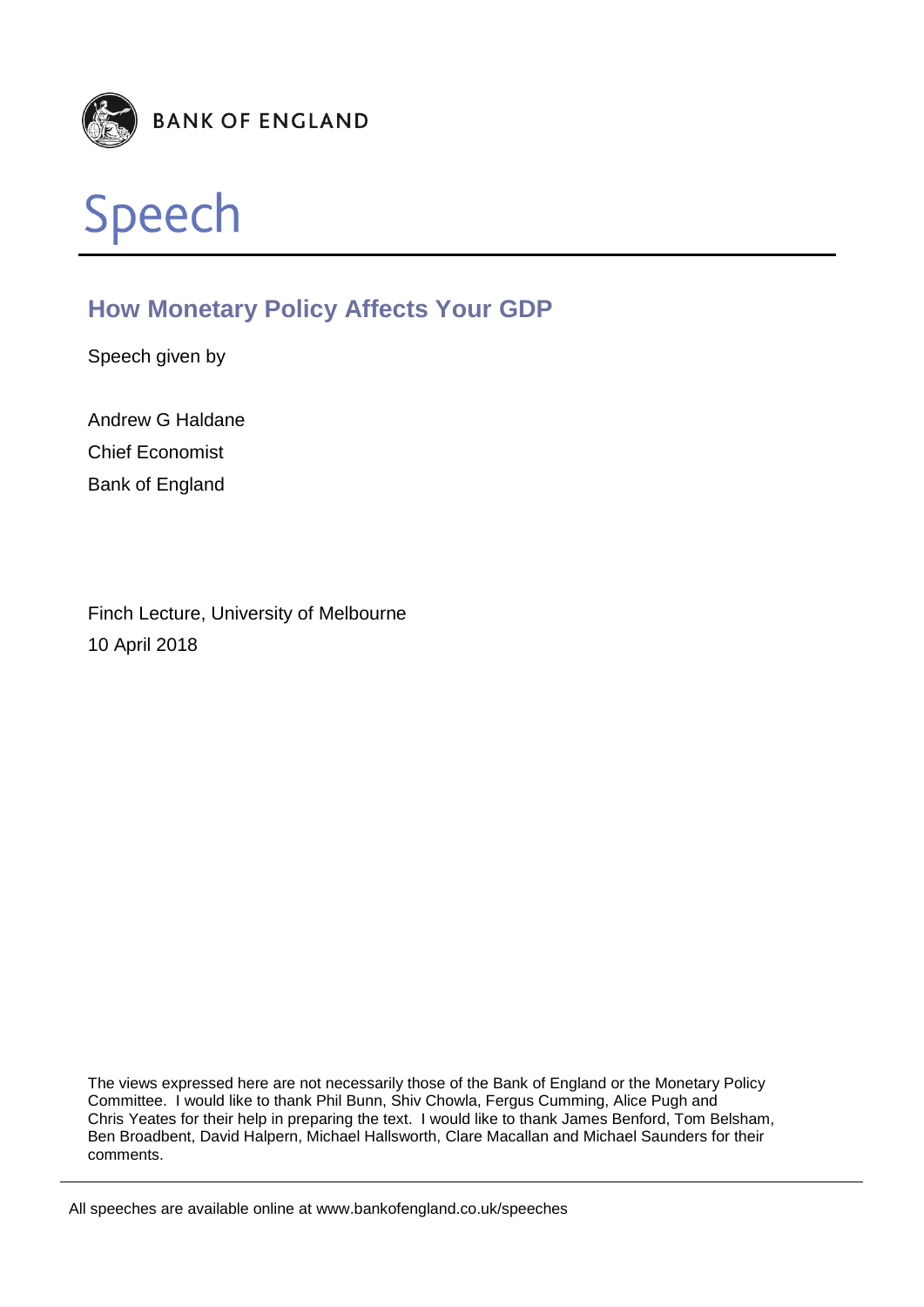I am honoured to be here at the University of Melbourne to deliver this year's Finch Lecture.

Colin David Finch built his brilliant academic and professional career on nurturing international co-operation on economic and financial matters: in his studies here at the University of Melbourne and at the London School of Economics; in his long and distinguished time at the International Monetary Fund; and, in later life, at the Institute for International Economics in Washington DC.

Citizens of the UK owe Finch a particular debt of gratitude. He led the IMF rescue mission to the UK in 1976. That, in many respects, marked the turning point in the UK's economic fortunes. It heralded the start of a long period of liberalisation and integration of markets in goods, services, people and money. The world economy broadly mirrored those trends towards increased international liberalisation and integration.

The benefits the world economy has reaped from having pursued that path are now only too clear. Global integration and co-operation has boosted dramatically flows of goods, services, people and monies. Each is at levels never previously seen. This, in turn, has helped deliver higher living standards and lower levels of poverty in pretty much every country on the planet.<sup>1</sup> Finch would have wholeheartedly approved.

Looking to the future, however, this wind is at risk of changing direction. The global financial crisis has left lasting scars. That has created pressure to place speedbumps, or in some cases roadblocks, on flows of goods, services, people and monies. One of the key policy challenges ahead will be to prevent the hard-won gains from global integration and co-operation being lost. The stakes could scarcely be higher.

Tonight, I want to discuss a different policy challenge facing policymakers, specifically central banks. It too has risen in prominence since the global financial crisis. It too has posed big questions about the existing policy order. And it too needs, I believe, to be tackled transparently and comprehensively if stability and trust in the international monetary system is to be preserved.

Just before the 2016 referendum on EU membership, Professor Anand Menon of King's College London was explaining to an audience in Newcastle that, in the view of most economists, leaving the EU would be bad for their economic health. GDP was likely to fall. A woman rose from the audience and, with finger pointed, uttered the memorable line: "That's your bloody GDP, not ours!" There was no right of reply.

Issues of inequality have loomed large in many public debates, not just Brexit, over the past decade or so. Recent books on the rising tide of inequality by Thomas Piketty, Tony Atkinson, Joe Stiglitz and Branko Milanovic have, somewhat surprisingly, become best-sellers.<sup>2</sup> So too have books by Martin Ford and Eric Brynjolfsson and Andrew McAfee discussing how the rise of the robots may further worsen these inequality problems. $3$ 

1

<sup>1</sup> See, for example, Carney (2016) and World Bank Group (2016).

<sup>2</sup> Piketty (2014), Atkinson (2015), Stiglitz (2013), Milanovic (2016).

<sup>3</sup> Ford (2016), Brynjolfsson and McAfee (2016).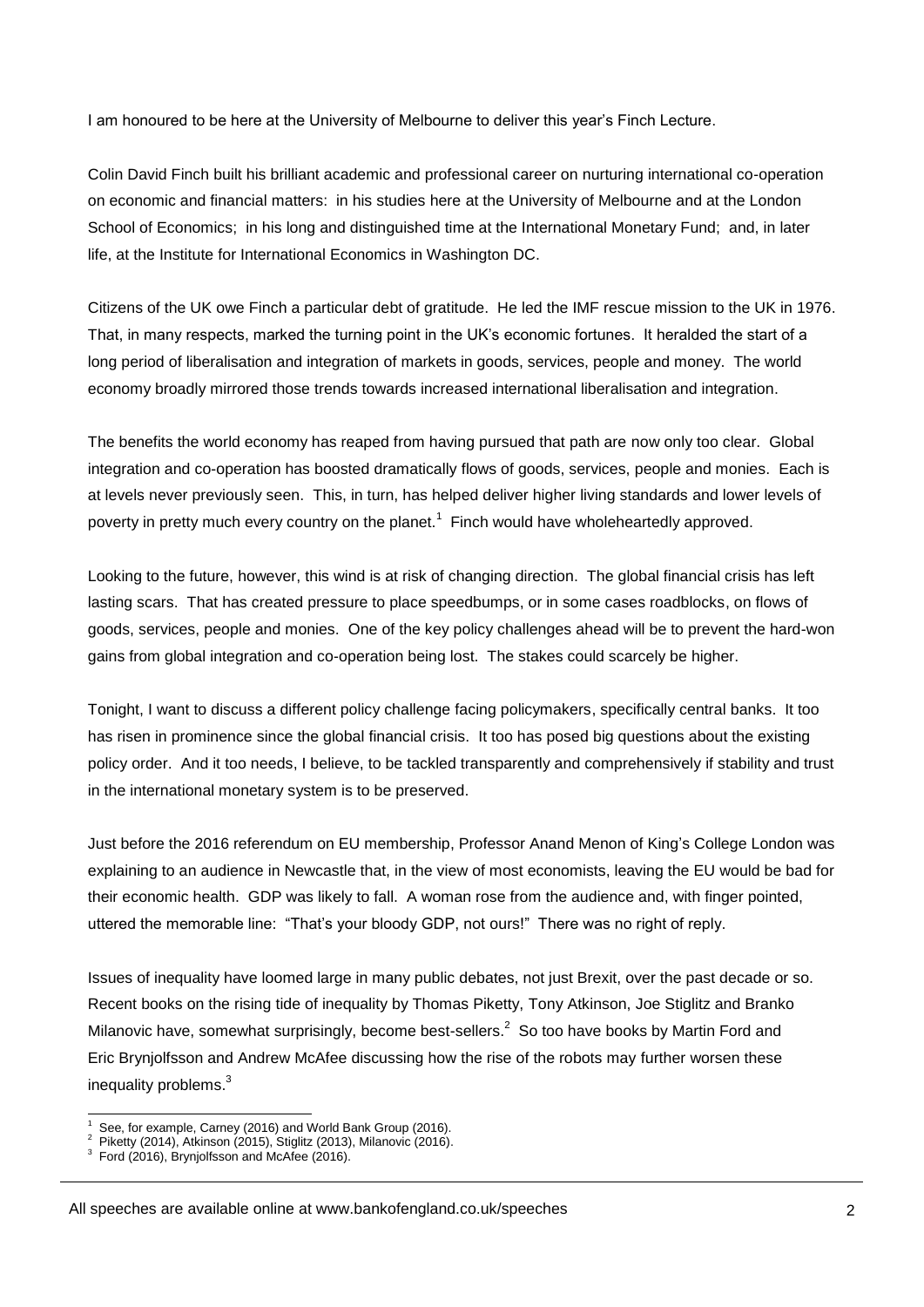At around the same time, monetary policy in a number of countries became more expansionary than at any time in recent history. Interest rates in a number of advanced economies fell to their lowest-ever levels during the financial crisis. In some countries, additional stimulus was provided through asset purchases – so-called Quantitative Easing or QE. Those asset purchases are currently running at around a cumulative 15% of annual global GDP.<sup>4</sup>

Given the increased interest in distributional issues, and the increasingly activist role of monetary policy, it is perhaps no surprise that there has been increasing public interest in the fusion of the two – that is to say, the distributional impact of monetary policy itself, which is what I'm going to talk about today. Chart 1 shows a simple metric of that increased public interest since the financial crisis based on that most scientific of metrics, the Google search.

Interest in these issues has sometimes spilt over into sharp criticism of central banks' actions. Surveys of the general public have suggested that a large proportion may believe lower interest rates have actually made them worse off.<sup>5</sup> Meanwhile, QE is held by some to have increased inequalities between rich and poor and to have harmed pension funds and the companies sponsoring them.<sup>6</sup>

Some have gone further, suggesting that QE may have caused central banks to cross the thin line between monetary and fiscal policy, between economic policy and political economy.<sup>7</sup> Others still have suggested that these unconventional monetary measures may have called into question central banks' operational independence from government in the setting of monetary policy.<sup>8</sup>

My aim in this lecture is not to resolve these questions, one way or the other. Rather, it is to provide a framework for assessing the first claim – that recent monetary policy actions have had a significant distributional impact. The answer to this question clearly has an important bearing on the broader normative questions some have posed about the role of central banks.

I begin by explaining why I think distributional issues are relevant to central bankers and to policymakers generally. This is not always agreed territory. I will then set out a framework for assessing the quantitative impact of monetary policy on different cohorts of society. This is done in both standard units of measurement (money amounts and percentages) and in non-standard units (welfare and well-being).

This framework is calibrated using as a case study the loosening of UK monetary policy after the global financial crisis. The main results are easily summarised. There is nothing to suggest monetary policy has had significant effects on either income or wealth inequality in the UK over recent years. Indeed, the

-

<sup>4</sup> QE calculated with reference to combined purchases by US, UK, euro-area and Japanese central banks between start-2007 and end-2017. 5

Bank of England and NMG survey (2017). 6

For example, Lysenko *et al* (2016) and Altmann (2009). 7

For example, Buiter (2014).

<sup>8</sup> See Bank of England 'Independence 20 Years On' conference: [https://www.bankofengland.co.uk/events/2017/september/20-years](https://www.bankofengland.co.uk/events/2017/september/20-years-on)[on](https://www.bankofengland.co.uk/events/2017/september/20-years-on)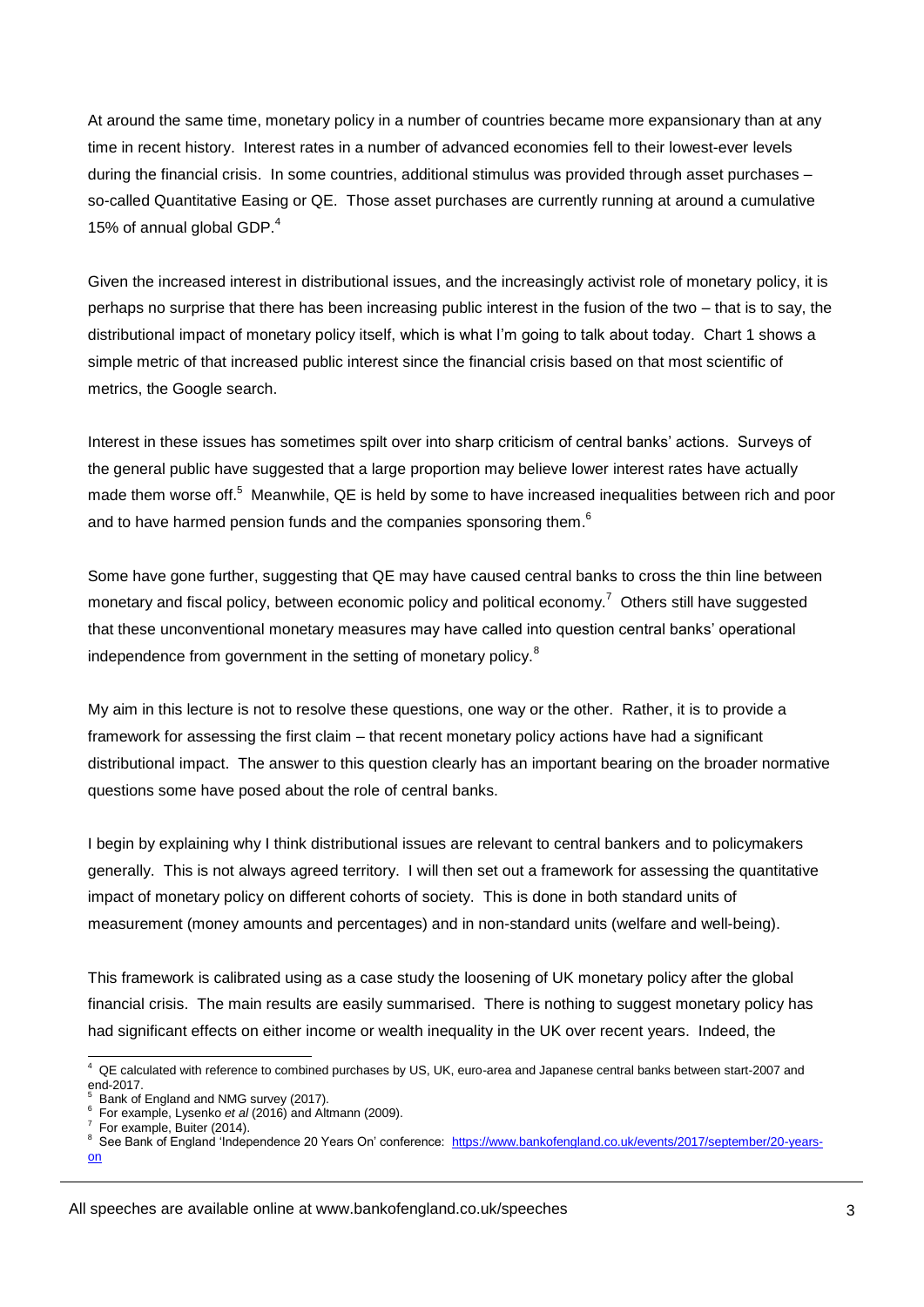loosening of monetary policy after the crisis appears to have delivered significant financial and welfare benefits to almost all cohorts of the UK economy, albeit often through different channels.

I conclude with thoughts on the implications of this analysis for policymakers. My view is that there is a strong case for making, on a periodic basis, comprehensive and transparent assessments of the distributional impact of monetary policy. This would help people understand the purpose and impact of monetary policy, both on the economy in general and on them as individuals, on "their GDP".

I give some illustrative examples of a "Monetary Policy Scorecard" summarising the impact of monetary actions on particular cohorts. Greater transparency of this type would not, by itself, reduce any distributional effects of policy. But it could help in explaining the impact of these actions, in a localised and personalised way, as a means of improving understanding and trust in central banks. Both have been a casualty of the crisis.

#### **Why Distributions Matter**

Let me start with a bald statement: *all* public policy is distributional, be it monetary, fiscal, structural or social. The reason I know this is because redistribution is the way public policy works; it is what policy does for a living. Some policies redistribute resources between agents *at a point in time*. Others redistribute resources between agents *over time*. If policy is not working through one of these channels, it is not working.

If all policy is distributional, it does not take much of a leap of imagination to see that policymakers may wish to understand and explain its distributional impact. In some policy settings, that already happens – in fiscal policy, social policy, climate change policy, pension policy. Published assessments of policy impact can improve public understanding of, and debate about, often difficult distributional choices.<sup>9</sup>

When it comes to monetary policy, the position until recently has been rather different. There has been no particular clamour for published assessments of the distributional impact of monetary policy. Why? Because monetary policy has benefitted from, not one, but two "Get Out of Jail" cards. Both have their origin in Milton Friedman's 1968 Presidential Address to the American Economic Association, half a century ago.<sup>10</sup>

The first follows from the neutrality of monetary policy with respect to real variables over the longer run.<sup>11</sup> Typically, this neutrality is associated with the *total* level of resources in the economy, such as employment or output – the vertical long-run Phillips curve. But neutrality applies, with no less force, to the *distribution* of resources in the economy, whether between sectors or regions. In theory, monetary policy ought also to be neutral in its longer-run impact on economic inequality.

<sup>1</sup> 9 For example, Ball *et al* (2013) and Büchs *et al* (2011).

 $^{10}$  Friedman (1968).

Patinkin (1987) traces the history of thought relating to the neutrality of money.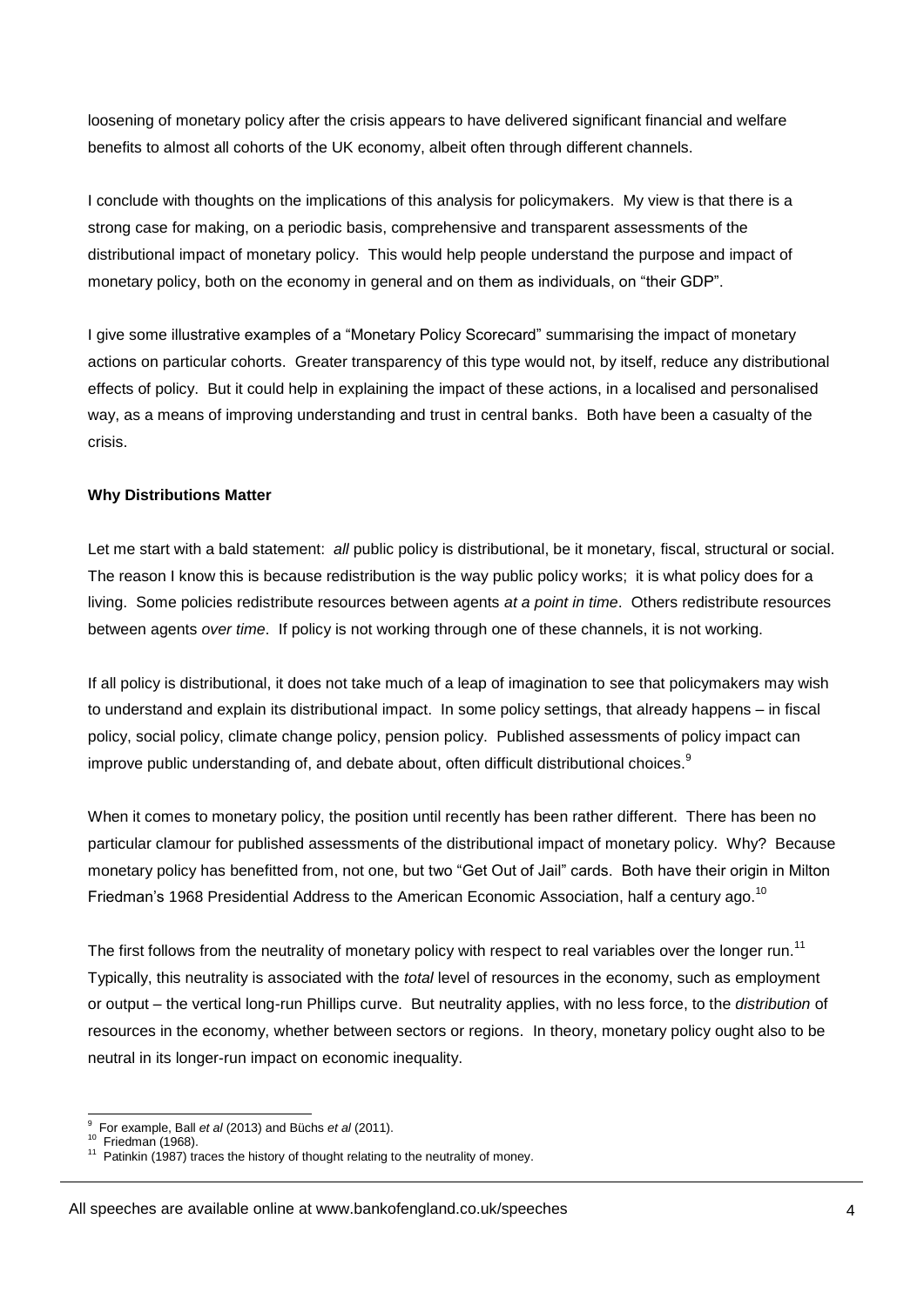The second Friedman point is that the monetary policy tools of the trade should be simple and singular – for example, the money supply or short-term interest rate. These instruments are levied at an economy-wide level. Central banks simply cannot set different interest rates for different sectors or individuals or regions. Monetary policy tools are thus too blunt an instrument to offset distributional differences.

So whether viewed from an objectives or instruments perspective, the case for monetary policy needing to take much account of its distributional impact is weaker than for the other arms of public policy, such as fiscal and social policy. The latter have objectives which are often explicitly distributional and their instruments are better-equipped to achieve such redistribution. This much is relatively well-accepted in academic circles.<sup>12</sup>

It does not follow from that, however, that distributional effects are irrelevant in the setting of monetary policy. Both in theory and in practice, there are several reasons why distributional effects might still matter to monetary policy and to monetary policymakers and hence why understanding and explaining these effects might be important public policy-wise. $^{13}$ 

First, even though it may be neutral over the longer-run, monetary policy can and does have potent effects on the economy over the shorter-term, including potentially on the distribution of resources. This should not be a bone of contention. We know this is likely to be the case because this is the very reason monetary policy is non-neutral in the first place. Monetary policy, like all policy, relies on redistribution for its efficacy.

For example, changes in interest rates redistribute interest payments between savers and borrowers at any point in time. They also affect, over time, the balance between saving and borrowing in the economy. Central bank asset purchases potentially affect differently those with assets and those with debt, as well as affecting the balance between asset and debt-holding over time. This is how monetary policy works.

When it comes to understanding how (indeed, whether) monetary policy is working, then, it is important to understand and monitor these distributional moving parts. Distributional analysis provides a window on the monetary policy engine at work. For example, when interest rates change it is important to gauge not only how cash flow switches between savers and borrowers, but whether it is being saved or spent.<sup>14</sup>

Second, explaining the distributional impact of monetary policy is potentially important for building and maintaining understanding and trust among the general public in these policies. It can help preserve that all-important social contract between policymakers and citizens.<sup>15</sup> Doing so effectively may call for explaining the impact of policy on the general public, not just at an aggregate level but on a disaggregated basis.

 $\frac{1}{12}$ For example, Lipton (2014) and Cœuré (2012).

<sup>&</sup>lt;sup>13</sup> For example, Haldane (2016) and Carney (2016).

<sup>14</sup> Bunn *et al* (2015).

 $15$  Haldane (2017).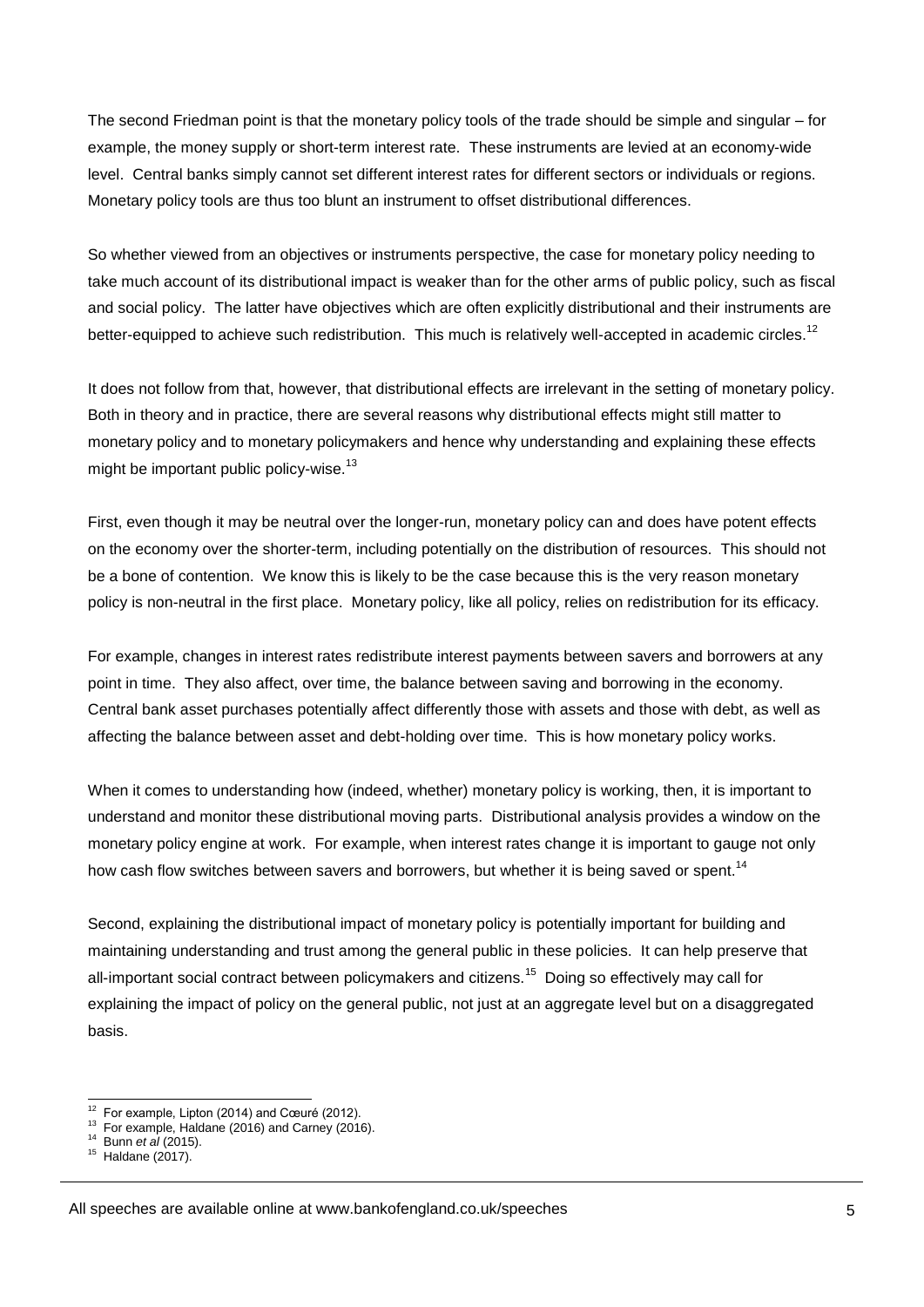Third, the ultimate yardstick of policy success is its impact on people's well-being. That is affected importantly by how the effects of policy are distributed across society. A rise in aggregate GDP in an economy need not necessarily mean higher welfare for all its citizens or regions, as the lady in the audience made clear. The more uneven the distribution of winners and losers, and the greater the skew in gains, the less likely it is aggregate social welfare will have risen.

When it comes to evidence on the distributional impact of monetary policy, there are wide gaps in understanding and even wider gaps in perception. Even among policymakers and academics, work in this area remains embryonic and the results are often ambiguous.<sup>16</sup> If I were summarising this research evidence, I would say it suggests monetary policy can and has affected inequality, but that these effects have probably been modest quantitatively.

There are a number of reasons why existing research may not have been clear-cut in its conclusions. Studies have used different measures of monetary impulse (interest rates versus QE) and different methodologies (macro versus micro). Perhaps most importantly, these studies have tended to focus on different monetary policy transmission channels. Doing so can give quite different perspectives on the impact of monetary policy on overall inequality.

The general public probably suffers from a particularly acute version of this problem. When asked to assess the impact of changes in monetary policy, they tend to focus on those channels which have an observable and immediate impact on their finances. These are likely to include the cash flow effects of interest rate changes on interest payments and receipts and the effects of asset prices on wealth portfolios.

For example, when asked about whether lower interest rates have benefitted them, around a third of the UK public – and more than half of those aged over 50 – suggest not.<sup>17</sup> Within that group, a large majority – around 80% – focus only on the negative effects of lower rates on their savings income. This is only one of the channels through which monetary policy works, albeit the most immediate and observable.

It is far harder for the public to take account of the other channels, many of them neither immediate nor observable, through which a relaxation of monetary policy might benefit them. This includes the effects of looser policy in boosting wages and jobs. Not taking account of these channels can give a distorted lens on the impact of policy on the economy at large, on inequality and on individuals' personal finances.

To gauge fully the distributional impact of monetary policy, then, we need to capture as many as possible of its transmission channels, direct and indirect, immediate and slower-moving. It is only by considering all of these channels in combination that we can then properly evaluate the impact of monetary policy on the income, wealth and welfare of people and the distribution of these effects. It is to those we now turn.

 16 Recent summaries of the literature are contained in Deutsche Bundesbank (2016) and Monnin (2017). The Bank of England working paper on this topic (Bunn, Pugh and Yeates (2018) on which this speech draws) contains a good survey of the recent literature.<br><sup>17</sup> April 2017 NMC Consulting survey of have halds as discussed in Runn at al (2019). April 2017 NMG Consulting survey of households, as discussed in Bunn *et al* (2018).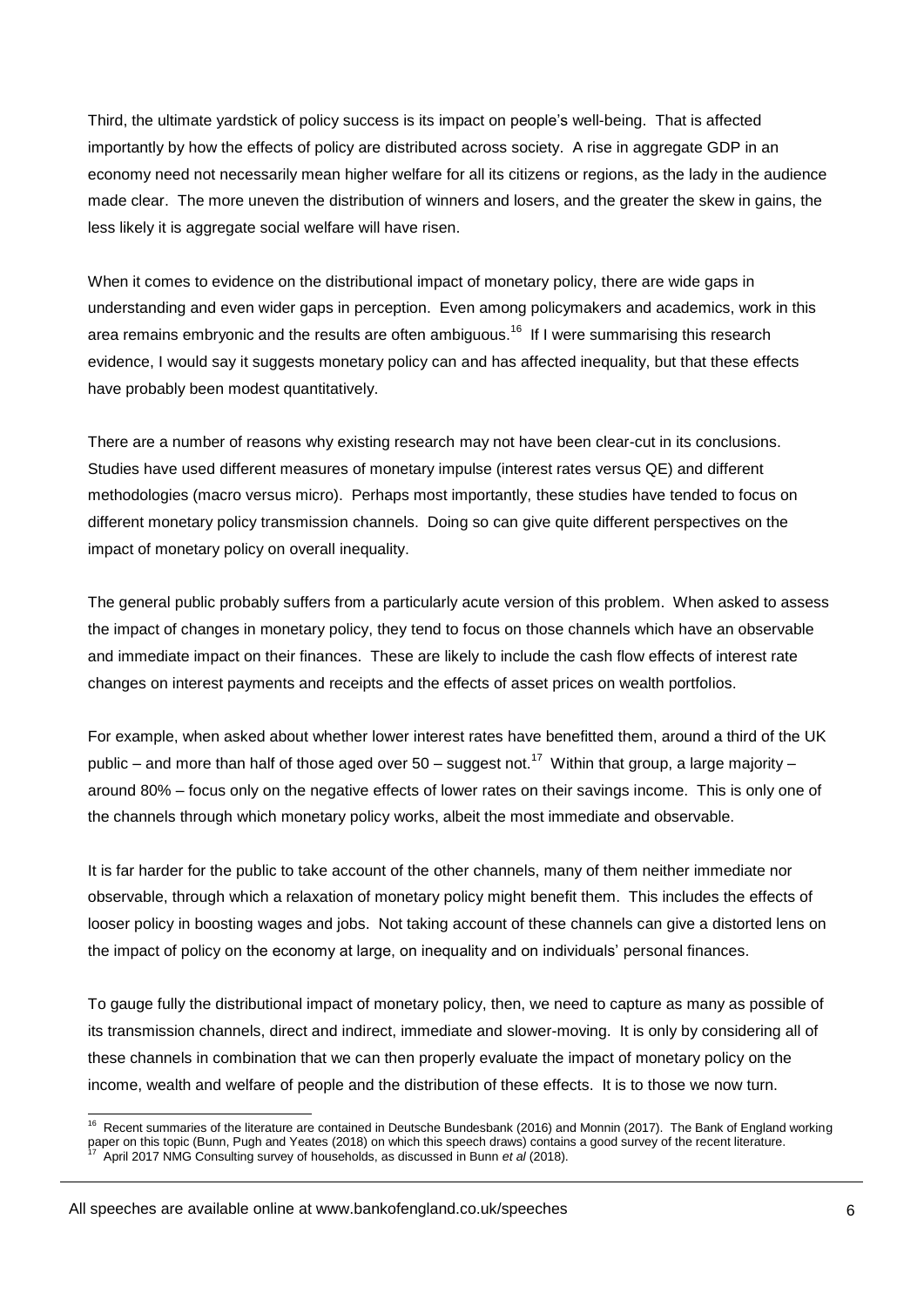#### **Assessing the Quantitative Impact of Monetary Policy**

We develop a quantitative framework to measure the impact of monetary policy on the economy as a whole and on different cohorts within it. We use the UK as a case study. The framework draws heavily on recent research by Bank of England staff, Phil Bunn, Alice Pugh and Chris Yeates. Their working paper contains full details of the exercise, which involves three broad steps.<sup>18</sup> As with any quantitative analysis, there are of course uncertainties and confidence intervals around the results. As such, the broad qualitative conclusions are probably worth emphasising more than any precise figures.

#### **Step One: Starting Distributions**

The starting point is an initial set of distributions for the variables of interest, looking across a representative sample of households. For this exercise, data are taken primarily from the Wealth and Asset Survey (WAS), a biennial survey of UK households' assets and debts.<sup>19</sup> Specifically, we focus on a fixed panel of 10,000 households across 4 waves of this survey between 2006-08 and 2012-14.

The survey design and sampling means these households are broadly representative of the UK population as a whole.<sup>20</sup> It is well-known, however, that household surveys tend to under-sample the tails of the income and wealth distribution, in particular the upper tail.<sup>21</sup> In the analysis, we focus on the Gini coefficient and the ratio of the 90<sup>th</sup> to the 10<sup>th</sup> percentile of the distribution ("90/10 ratio") as measures of inequality.

Charts 2 and 3 plot the distribution of income and net wealth across UK households just prior to the crisis.<sup>22</sup> This is the starting date for the exercise, after which UK monetary policy was loosened materially. As is well-known, these distributions are extremely uneven. For example, in 2007 the richest 10% of households accounted for around a quarter of total income and over 40% of wealth.

At the other end of the distribution, the whole bottom half of households by income accounted for only around a quarter of income in the economy and only around 10% of net wealth. Around 50% of households earned less than £20,000 in income each year and around 40% had fewer than £90,000 in net wealth.

Age is an important factor shaping these distributions, as life-cycle theory would suggest. Chart 4 plots the net wealth distribution by age. Those over 50 account for around 80% of aggregate net wealth and those over 70 for around a quarter. By contrast, those under 30 account for less than 5% of wealth. In general, the young are borrowers with a stock of debt, the old are savers with a pool of assets.

 18 Bunn *et al* (2018).

<sup>&</sup>lt;sup>19</sup> We also use the Family Resources Survey (FRS) for household incomes.

<sup>20</sup> See

<sup>&</sup>lt;u><https://www.ons.gov.uk/peoplepopulationandcommunity/personalandhouseholdfinances/debt/methodologies/wealthandassetssurveyqmi><br><sup>21</sup> As discussed in Vermeulen (2016), for example. The ONS Wealth and Asset Survey is probably</u>

best coverage of the tails of the distribution.<br><sup>22</sup> The magaure of wealth upod is not total. The measure of wealth used is net total wealth, comprising financial, property, physical and pension assets, net of debt. There is a question about how much households are aware of pension wealth, and therefore value it. The distributions are not especially sensitive to whether pension wealth is included.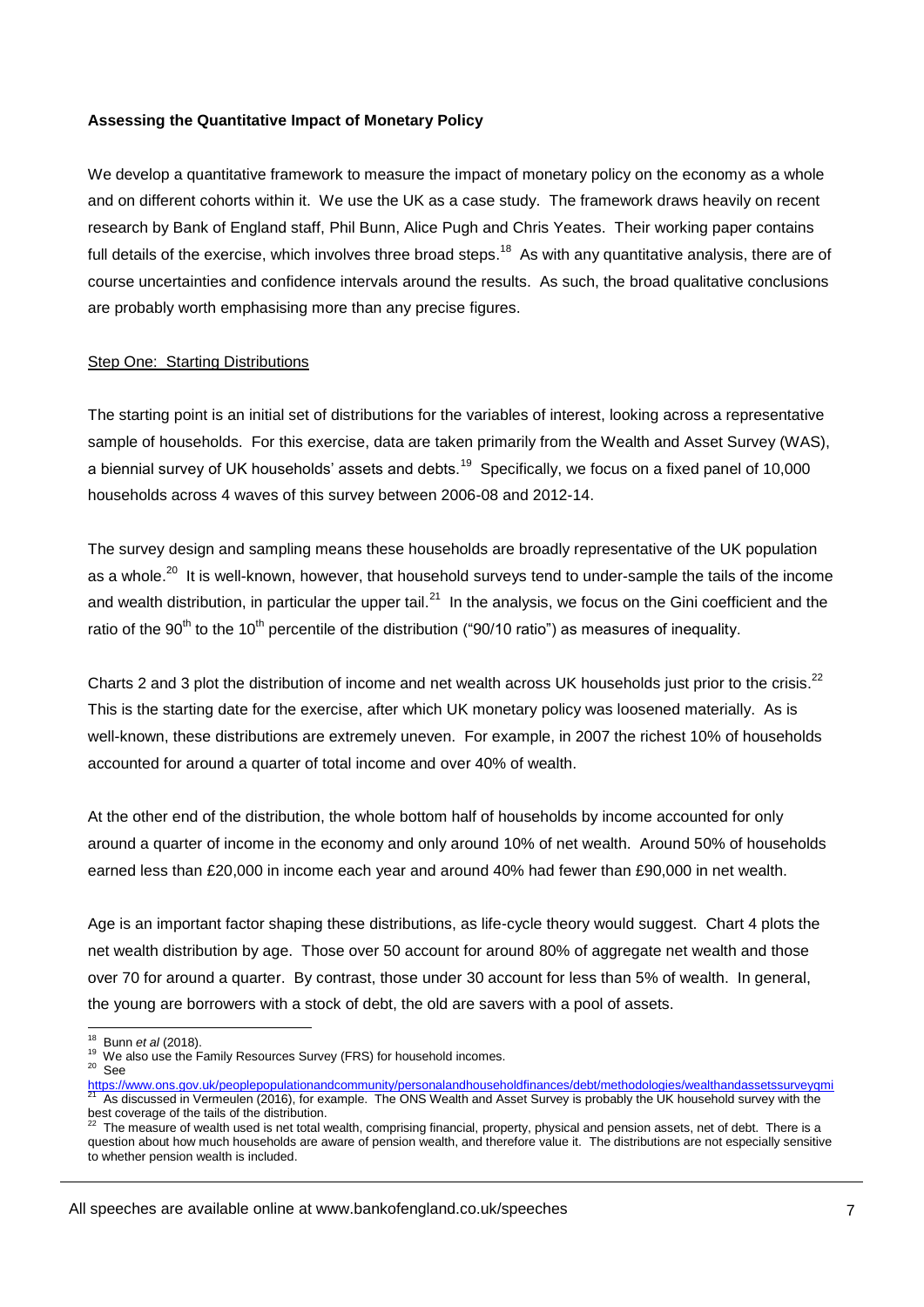If we overlay the income and wealth distributions in 2007 and 2013 (the end-date for our exercise), these are pretty-much identically-shaped (Charts 5 and 6). On that basis alone, there has not been any clear shift in income or wealth inequality since the crisis. Standard summary measures of inequality, such as the Gini coefficient, confirm that conclusion: for both income and wealth, the Gini is largely unchanged.<sup>23</sup>

On the face of it, then, this does not strongly suggest that the relaxation of monetary policy since the crisis has significantly worsened inequality. Unless, that is, other factors have more than counterbalanced the effect of monetary policy. To assess that, we need to identify the distinct impact of monetary policy on the economy, both in aggregate and looking across the household distribution.

#### Step Two: Calibrating the Impact of Monetary Policy

The policy episode we consider is the relaxation of UK monetary policy after the global financial crisis. These actions by the Bank's Monetary Policy Committee (MPC) comprised: first, the reduction of short-term interest rates by 5 percentage points (from 5.5% to 0.5%) between February 2008 and March 2009; and second, the purchase of £375 billion of government securities between March 2009 and mid-2012.

In combination, these measures represented a very significant relaxation of UK monetary policy, perhaps the largest in the Bank of England's history. We consider their combined effects, as interest rates and QE were part of a single monetary policy strategy by the MPC. Nonetheless, given their potentially different distributional consequences, we also consider the effects of QE and interest rates separately.

To trace out the impact of these monetary interventions on the economy and on households, we use a *macro-to-micro* simulation approach. This involves two mappings. The first is from the monetary impulse to a small set of macro-economic aggregates (interest rates, employment, wages, equity and house prices and consumer prices). This is done using the Bank of England's macro-economic model.

Charts 7-9 show the effects of the combined monetary stimulus on aggregate GDP, unemployment and CPI inflation.<sup>24</sup> Without the monetary stimulus, GDP in the UK would have been around 8% lower, unemployment 4 percentage points higher and the level of consumer prices 20% lower. Although there are significant uncertainties around these estimates, especially at crisis time, these effects are clearly large.

The second mapping is from these macro-economic aggregates to the balance sheets of households. This mapping focusses on four main channels of transmission: (a) *cash flow channel* (the direct effects on households' interest payments and receipts); (b) *labour income channel* (the effect on household wages and

1

<sup>23</sup> The same is true of other measures of inequality, such as the 90/10 ratio. Sampling issues mean caution is needed when interpreting in particular the wealth-based measures of inequality.<br><sup>24</sup> See Carasy (2016) and Holdane (2016) for more details, Law

See Carney (2016) and Haldane (2016) for more details. Lower interest rates and QE operate through slightly different transmission channels.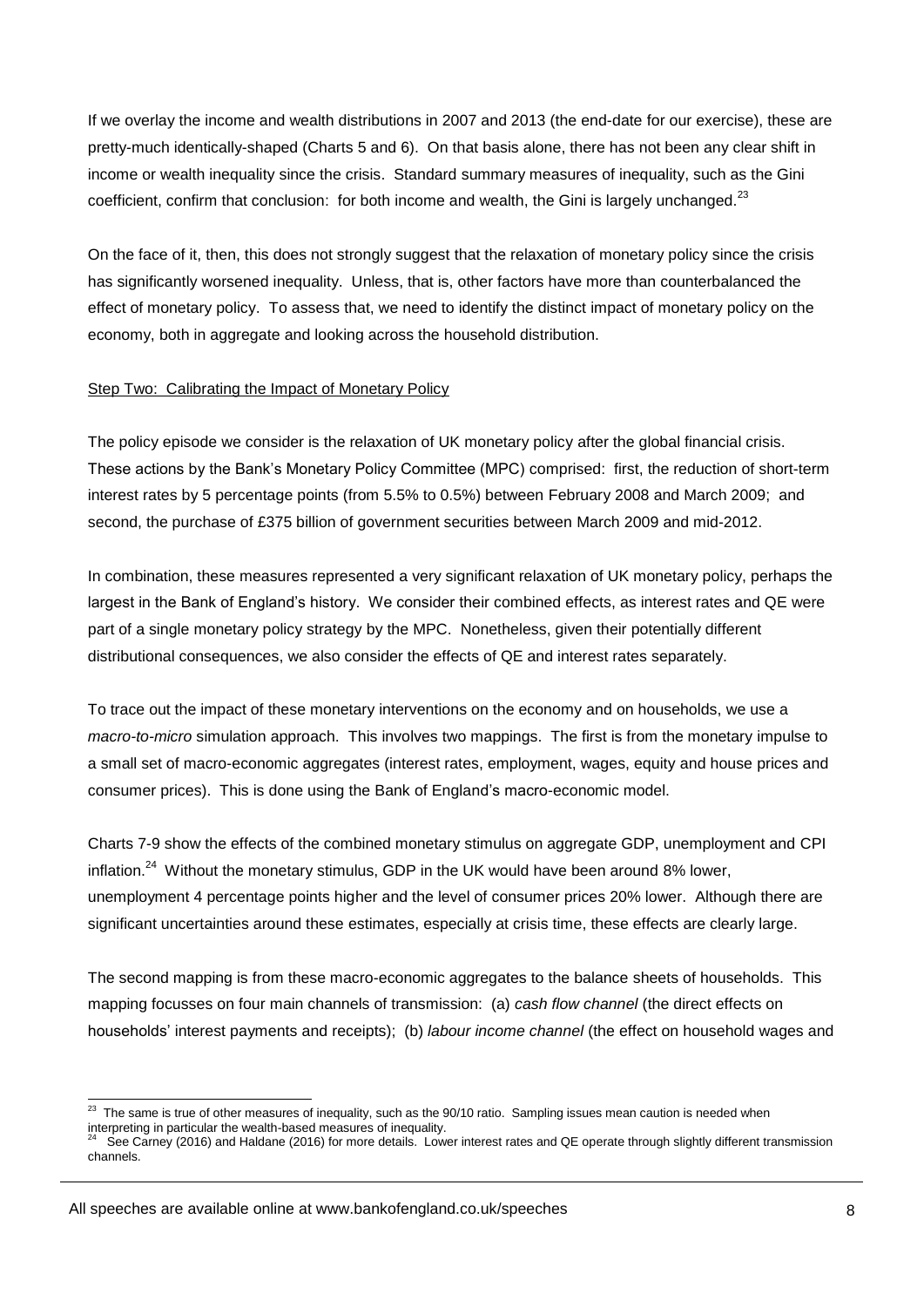employment); (c) *wealth channel* (the effect on households' financial, housing and pension wealth); and (d) *inflation channel* (the effect of prices on real household deposits and debt).<sup>25</sup>

The key point is that these multiple channels of monetary transmission are fully recognised and calibrated. Some of these channels are direct and immediate, such as cash flow. Others are indirect and slower-acting, such as labour income. By combining them, we can calibrate the general equilibrium consequences of the UK's monetary relaxation on the economy, in aggregate and across cohorts.

As we would expect, the potency of these channels varies across households depending on their characteristics. For example, the strength of the cash flow effect depends on individuals' stock of interest-bearing assets and liabilities. The labour income channel depends on the skills and age of the household. And the wealth channel depends on the size and composition of their wealth portfolio.

#### Step Three: Final Distributions

With these mappings, we can calculate the impact of the MPC's monetary loosening on different household cohorts. Charts 10 and 11 plot this effect on household income, looking across the income distribution. This impact is shown on both a "money amount" and "percentage of income" basis. <sup>26</sup> These effects are also split between the "cash flow" and "labour income" channels.

The average household has gained in income terms by around £1,500 each year, or close to £9,000 cumulatively, from the MPC's monetary loosening. Put differently, the average household would have been around 5% worse off each year had monetary policy not been loosened in response to the financial crisis. The lion's share of this boost resulted from the positive impact of looser policy on jobs and wages. This is a slower-moving, harder to observe, channel by which monetary policy benefits households, but clearly a quantitatively important one.

Looking at the distribution of these income gains across deciles, these are reasonably evenly spread as a percentage of income. The percentage gains are slightly lower among lower income households and are slightly negative for the lowest income decile. Nonetheless, if we calculate a Gini coefficient or 90/10 ratio based on these distributions, they are largely unaffected by the monetary policy loosening.<sup>27</sup>

If we look at money amounts, rather than percentages, the balance of benefits is significantly more uneven. Around half the total income gain accrues to the top two income deciles. But this reflects the highly uneven distribution of income prior to the crisis, rather than telling us anything about the effects of monetary policy. These monetary gains may, nonetheless, have had a bearing on public perceptions of monetary policy.

 $\frac{1}{25}$ Bunn *et al* (2018) provide details on these mappings and the assumptions they make in arriving at them.

<sup>&</sup>lt;sup>26</sup> The 'money amount' numbers that follow in this section refer to real income, defined in 2013 prices.<br><sup>27</sup> Punn at al. (2018) provide mare details

Bunn *et al* (2018) provide more details.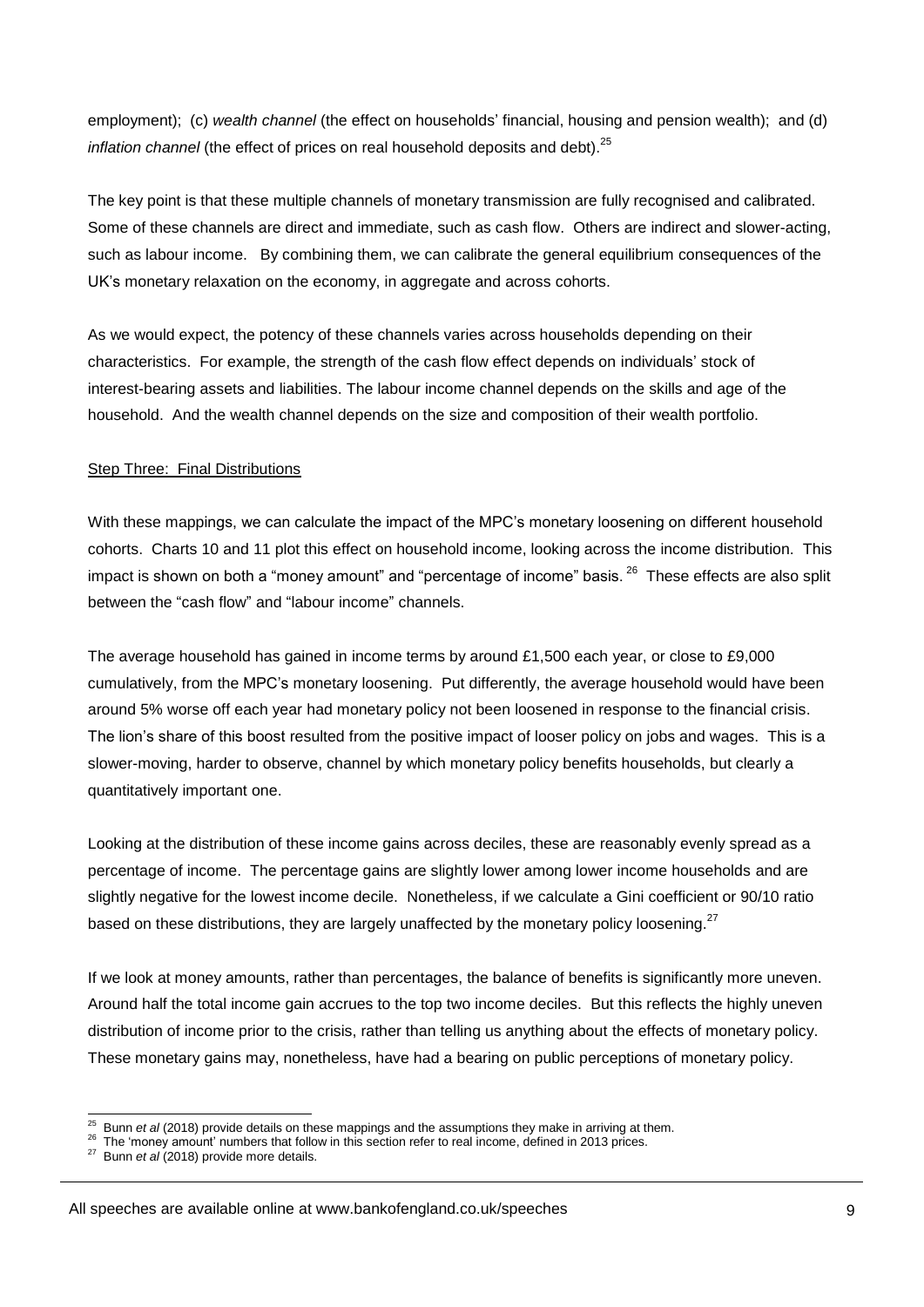Turning to wealth, Charts 12 and 13 do the equivalent analysis looking along the wealth distribution. As with income, the average UK household has benefitted significantly in net wealth terms from looser monetary policy, by on average almost £90,000 or 20% of net wealth. All asset classes have benefitted – financial, housing and pension. These gains arise from the boost to asset prices from looser monetary policy.

As with income, in percentage terms these gains are evenly spread across the distribution. Every wealth decile has gained from looser policy. Also as with income, the net effect of monetary policy on measures of wealth inequality is negligible. The unequal prior distribution means, however, that monetary gains are heavily skewed, with the top two deciles accounting for 60% of total net wealth gains.

Charts 14-17 look at the effect of monetary policy on income and wealth looking across the *age* distribution. They show some notable generational differences. In percentage terms, the income gains from looser monetary policy have been largest among the young, largely due to improved employment prospects.<sup>28</sup> Recessions typically generate sharper rises in unemployment among those who are less educated or less skilled, so it is also worth noting that the loosening in monetary policy during the crisis played an important role in limiting that effect. Older cohorts, by contrast, lost out in income terms due to lower interest receipts on their savings.

By contrast, wealth gains have been evenly spread across the age distribution in percentage terms, with every cohort gaining. In money terms, the largest beneficiaries have been older age groups, the value of whose pensions and houses have been boosted by the policy-induced rise in asset prices. Looking at the oldest age group, this boost to wealth has exceeded their income losses by a factor of around 10.

Looking at the effects of monetary policy by *region*, the benefits of monetary policy on incomes have been evenly spread in percentage terms (Charts 18 and 19). Monetary policy has not caused any significant widening in regional inequality. Given the unequal starting position, however, the distribution of monetary gains for both income and net wealth is heavily skewed, with a quarter centred in London and the South-East.

Charts 20 and 21 look separately at the effects of lower interest rates and QE, respectively, on the income distribution. Although part of the same strategy, these two instruments clearly operate through different channels and have different distributional effects. The effects of QE are predictably slanted towards financial wealth effects, while the effects of Bank Rate operate more through net interest income and house price channels.

This analysis suggests that, with few exceptions, the impact of looser monetary policy on different cohorts of society has been positive and significant in income and wealth terms. Another way of making this point is to

 28 Though a notable feature of the UK's recovery has been that, notwithstanding the positive effects of monetary policy, the real income of younger people has fallen further and recovered more slowly than older age groups (Haldane (2016)).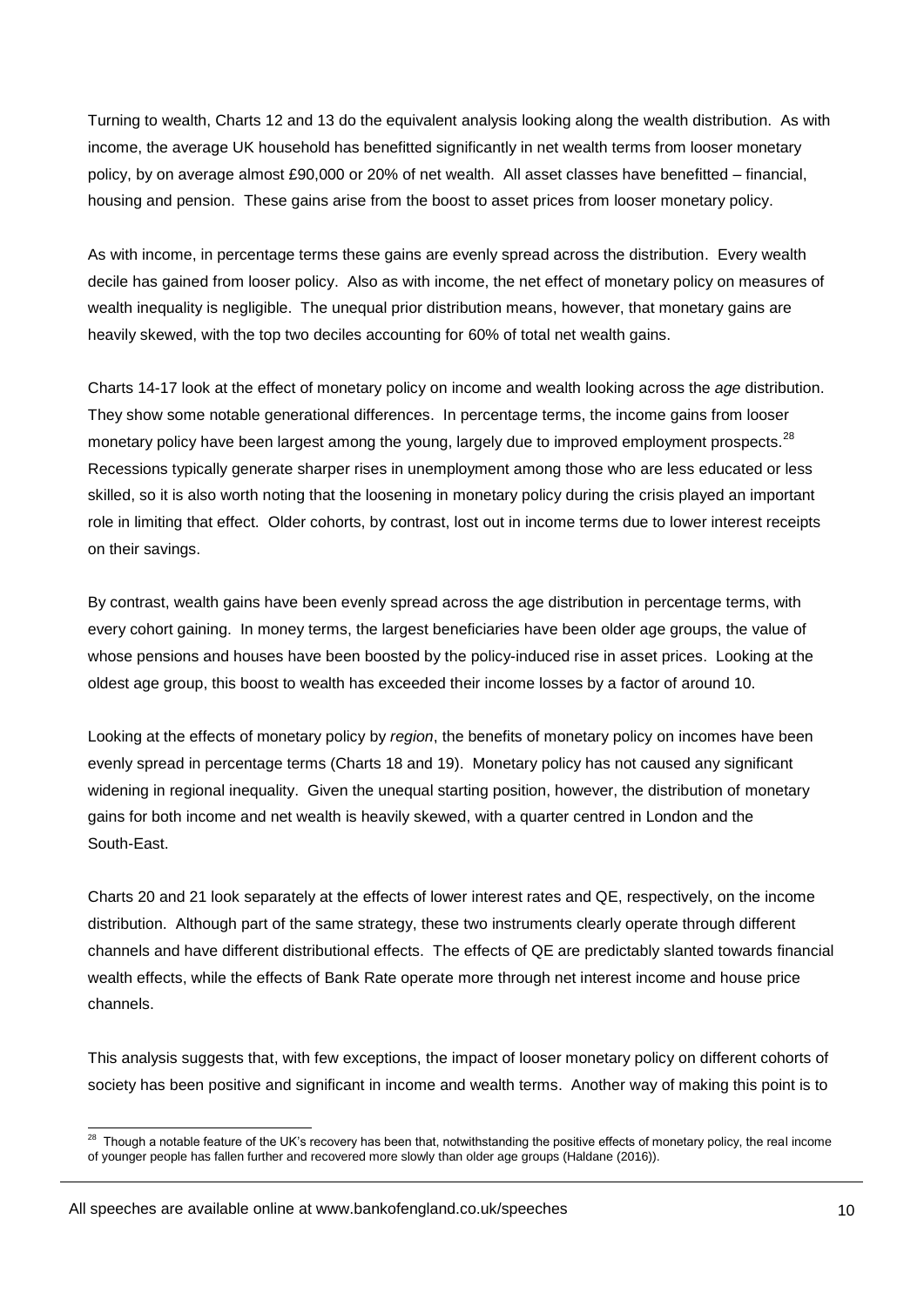ask what fraction of households are likely to have been made worse off from the loosening of UK monetary policy. Taking income and wealth effects together, only 4% of households were made £500 or more worse off.<sup>29</sup>

At the same time, this analysis has made clear that there are often large differences in the nature and scale of impact across cohorts. Some households will have seen these benefits through higher employment, others through lower debt payments, others still through higher wealth. Even if people observed and understood all of these channels, their lived experience would have been quite different.

In practice, we know people's understanding of these channels is partial and imperfect. Some channels are hard to observe or take time to take effect, such as the quantitatively important effect of monetary policy in boosting jobs and hence household labour income. It will have been difficult for households to tie the effects of looser monetary policy to their improved job prospects, given the long lags in transmission.

People's subjective sense of well-being might also be influenced by more than their percentage gains. How people's gains, in money terms, compare with others' monetary gains might also matter. In experimental and real-world settings, these relativities often matter to people's sense of fairness and hence well-being.<sup>30</sup> With that in mind, we now turn to a fully-fledged welfare analysis of the impact of monetary policy.

#### **Assessing the Welfare Impact of Monetary Policy**

Assessing the impact of monetary policy on the *welfare* of different cohorts is interesting for several reasons.

First, it is the sum of individuals' subjective well-being – that is, social welfare – that ought ultimately to matter for policymakers, even though policymakers' legal mandates are typically cast in terms of a set of more objective macro-economic measures, such as inflation and employment.<sup>31</sup>

Second, translating estimates of financial gain into welfare terms can help when deciding how best to aggregate across different channels to gauge their general equilibrium impact. For example, how do we appropriately aggregate changes to income and wealth in their impact on well-being? And should we focus on percentage or money changes when judging the impact on people's welfare?

 29 Carney (2016) notes that just 2% of households have deposit holdings in excess of £5,000, few other financial assets, and do not own a home. Therefore, "the vast majority of savers who might have lost some interest income from lower policy rates have stood to gain from increases in asset prices, particularly the recovery in house prices."<br><sup>30</sup> As discussed in Rell and Charnove (2008) and Clark, Frijtere and Shielde (

As discussed in Ball and Chernova (2008) and Clark, Frijters and Shields (2007), for example.

<sup>&</sup>lt;sup>31</sup> Taking the sum of individuals' utility is consistent with a Benthamite utilitarian concept of social welfare, but other specifications are possible. A Rawlsian specification, for example, would define social welfare as the wellbeing of the worst off member of society.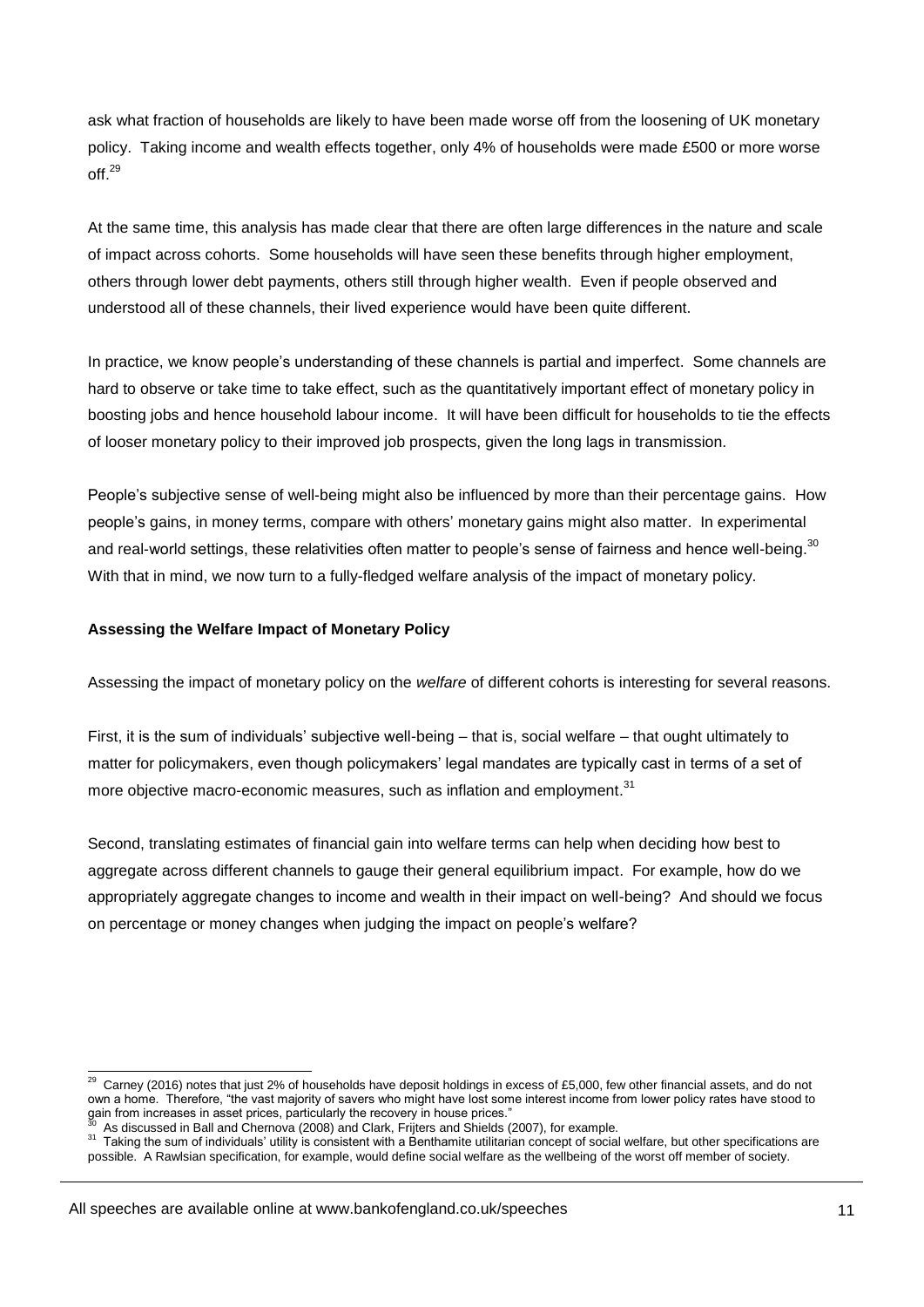In principle, a welfare-based analysis allows us to answer those questions. Doing so is not, however, simple. In algebraic terms, consider a utility function of the general form:

$$
U = \emptyset(\alpha(y), \beta(w), \gamma(X))
$$

Let's call this Equation (1).  $U$  is utility,  $y$  is income and  $w$  is wealth. To turn our quantitative estimates into welfare-equivalent measures, three empirical uncertainties loom large. First, calibrating the weights on current and permanent income (wealth),  $\alpha$  and  $\beta$ ; second, determining which variables other than income and wealth affect well-being, X, and with what weight,  $y$ ; and, third, calibrating the curvature of the utility function with respect to its arguments, ∅.

That is a lot of free parameters. One approach to pinning down these parameters would be to calibrate them using past studies. This might be a decent approximation but is not ideal if past behaviour might be a poor guide to behaviour in today's very different environment. This factor is likely to be relevant at times of financial crisis and exceptional movements in monetary policy, for which there is no precedent.

While no approach can fully get around these problems, we use an approach that places fewer arbitrary restrictions on people's preferences. Instead these preferences are revealed, courtesy of empirical estimation, and then used to parameterise a social welfare function. This involves direct estimation of the parameters in Equation (1) using our sample of households. $32$ 

Estimating (1) requires a measure of household well-being. The Wealth and Asset Survey began asking households about their well-being or "happiness" from 2010-12. Specifically, households are asked to rate their well-being on a scale of 1-10, based on four questions based around satisfaction, happiness and anxiety. We use an average of some of these well-being scores when estimating  $(1).^{33}$ 

We tested a variety of specifications of Equation (1) to see which fit best, using different set of factors and different functional specifications for the utility function. Some of these specifications are shown in Table 1. Our preferred specification is shown in Column 5. Its key features are:

- Both current income and wealth (permanent income) affect household well-being, as we would expect in a standard utility function, in a statistically significant way.
- Our preferred specification includes a variety of separate measures of gross wealth and gross debt. The different components of wealth have a different likelihood of being spent and hence have a different impact on well-being. For example, the coefficient on deposit wealth is eight times larger

<sup>1</sup> 32 See, for example, Layard, Nickell, Mayraz (2008).

<sup>33</sup> The results are not sensitive to using subsets of the answers.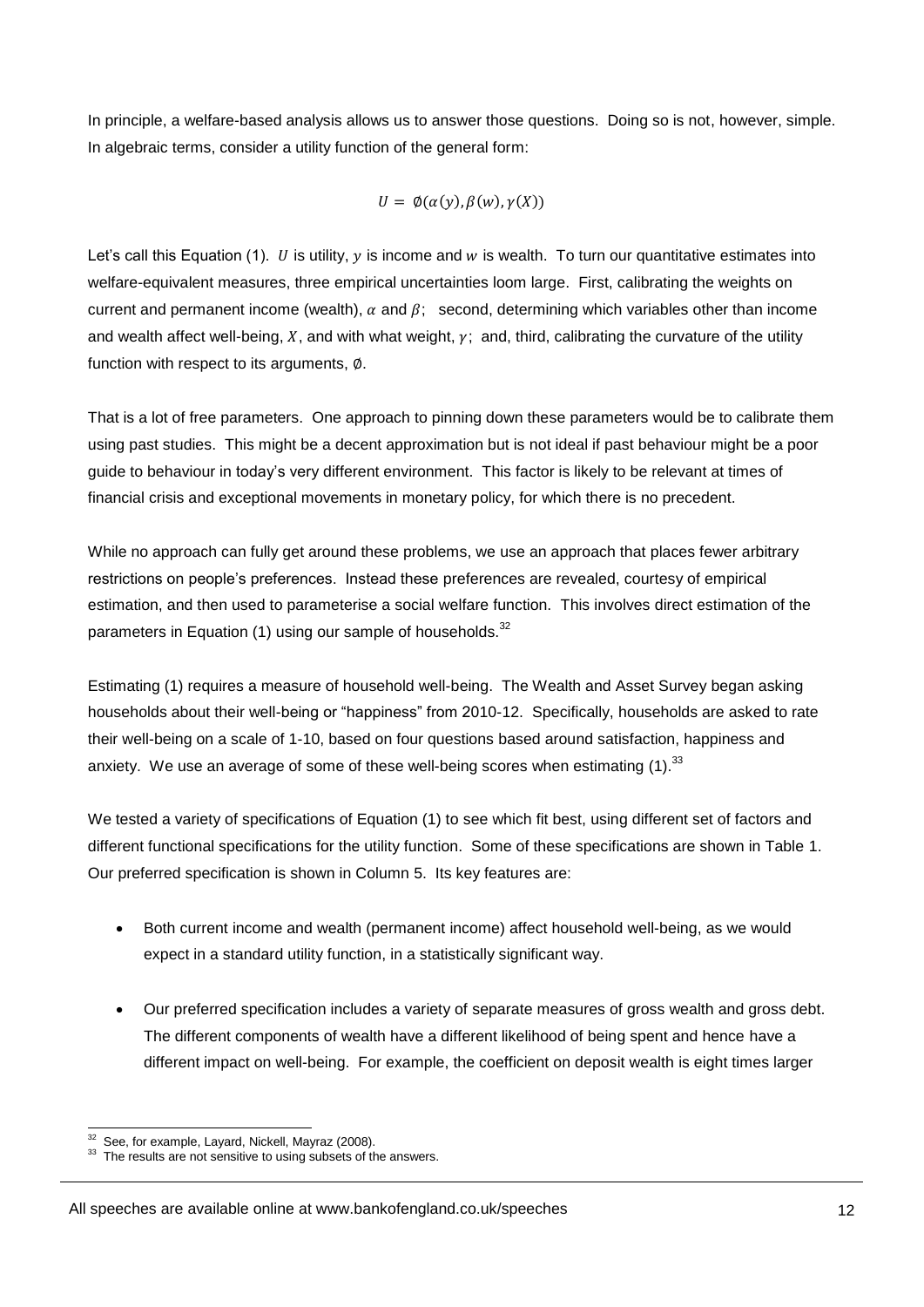than the coefficient on pension wealth, consistent with the former being more accessible than the latter and, therefore, more likely to be spent. Debt is bad for household well-being, as others have found. $34$ 

- The functional specification which best fits the happiness regression is a logarithmic one. This implies that there is diminishing marginal utility of income, as we would expect and as other studies have found. It also implies that changes in happiness that arise as a result of changes in income and wealth are appropriately captured in percentage, rather than in money, terms.<sup>35</sup>
- Various previous studies have found that employment and financial security can have an important effect on people's happiness, over and above their impact on income and wealth.<sup>36</sup> For example, it is well-established that having a job improves significantly people's confidence and self-esteem, over and above any effect on pay. Those conclusions are borne out here. We find there is a statistically significant role for unemployment and arrears in explaining household well-being, over and above the effects from income and wealth.
- The effects of unemployment and arrears on well-being are quantitatively large. To gauge that, we can translate them into income-equivalent terms using our welfare regression. The effects of having a job are, in well-being terms, equivalent to around 3 months' extra income on average, across all households.<sup>37</sup> This is consistent with powerful effects of work and financial security on happiness.<sup>38</sup>

Using this framework, our earlier quantitative estimates of the impact of looser monetary policy can be translated into welfare terms. Charts 22 and 23 show these welfare benefits, broken down into their component parts (income, wealth, unemployment), looking across the age and income distribution. A few key points stand out.

First, the effects of monetary policy in lowering the probability of unemployment have a very material impact on household well-being. These effects often account for more than half of the total welfare gain for households across all cohorts. This means that, if we looked only at the boost to income and wealth from looser monetary policy, this would significantly understate the well-being benefits to households from the MPC's monetary actions, by a factor of at least two.

<sup>1</sup> 34 For example, Jacoby (2002).

 $35$  Both are shown in Table 1. Log utility is the best fit for happiness across households, but it is also common to use this functional form at the individual level. We also experimented with a variety of other specifications, with higher order terms to capture greater curvature in the utility function, but these were generally not statistically significant. Note that our regressions are based on a pooled cross section of households and so are not pure estimates of the impact on happiness of changes in income and wealth over time. 36 For example, Winkelmann and Winkelmann (1998) and Di Tella *et al* (2003).

 $37$  There are various ways to calculate the income-equivalence of the lower probability of unemployment, and these numbers would vary depending on the assumptions made. For simplicity, we exploit the results from our analysis, which show the effect on welfare from the lower probability of unemployment on the average household to be around six times larger than the welfare boost from higher labour income.

<sup>38</sup> For example, Clark and Oswald (1994).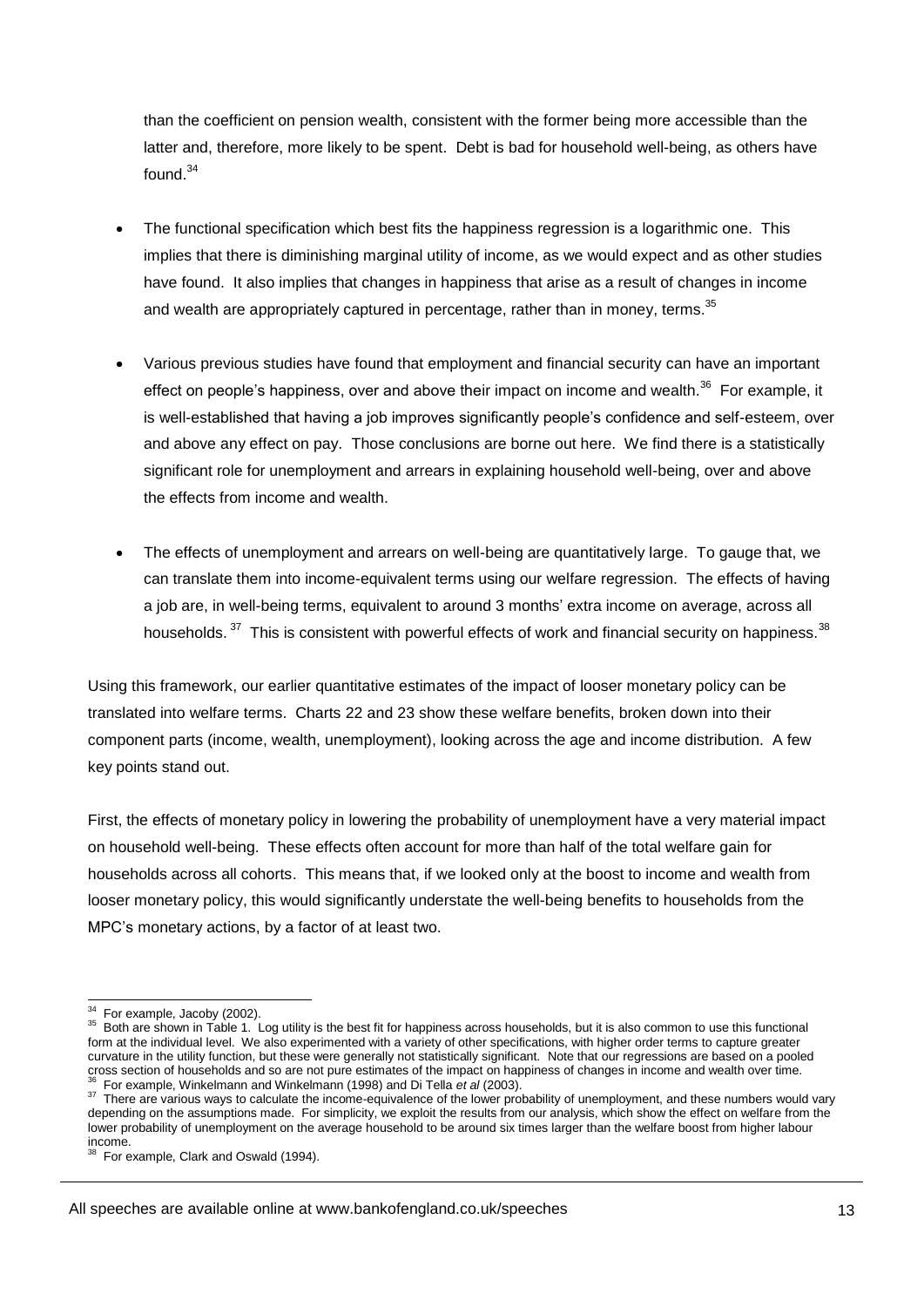Second, these gains from higher employment are felt particularly strongly by younger people who gain most from having a job. In welfare terms, the biggest gainers from the MPC's monetary loosening have been the young, though every age cohort benefits overall. The same is true looking along the income distribution, where every cohort gains in welfare terms, even though the same was not true of purely financial gains.

#### **Policy Implications**

Where does this leave us? Let me summarise the key empirical conclusions before turning to policy lessons. I take the key empirical conclusions to be:

- The material loosening of UK monetary policy after 2007 has had a significantly positive effect on employment, income and wealth, without which average living standards in the UK would be materially lower.
- These gains have been shared right across the distribution of income and wealth, age and region, though the precise scale and nature of these benefits does differ across cohorts. Very few households across the UK are likely to have been net losers in financial terms from the MPC's monetary loosening, once all of its effects are take into account.
- This conclusion is reinforced if we consider the impact of monetary loosening on people's well-being. In addition to the financial gains from higher income and wealth, many people have benefitted significantly from greater job security and reduced financial anxiety. In welfare terms, these benefits may have been as large as the financial gains. The number of households who have lost out in welfare terms from looser monetary policy is only 12%.
- These quantitative results differ sharply from public perceptions of the impact of monetary policy. To illustrate, Charts 23 and 24 compare the welfare impact of lower interest rates among different age cohorts with people's self-reported survey impact. These differ not just in scale but *sign*. It suggests the public perception gap around monetary policy is large. This is symptomatic of a deficit of public understanding, and is likely to have contributed to a deficit of public trust, on the public's part.
- These deficits may not be that surprising. It is very difficult for people to identify, much less quantify, the channels through which monetary policy affects their lives, directly and indirectly. For most people, this information is simply not to hand. If it were, in a simple and personal form, this might contribute to closing the gaps in public trust and understanding about monetary policy.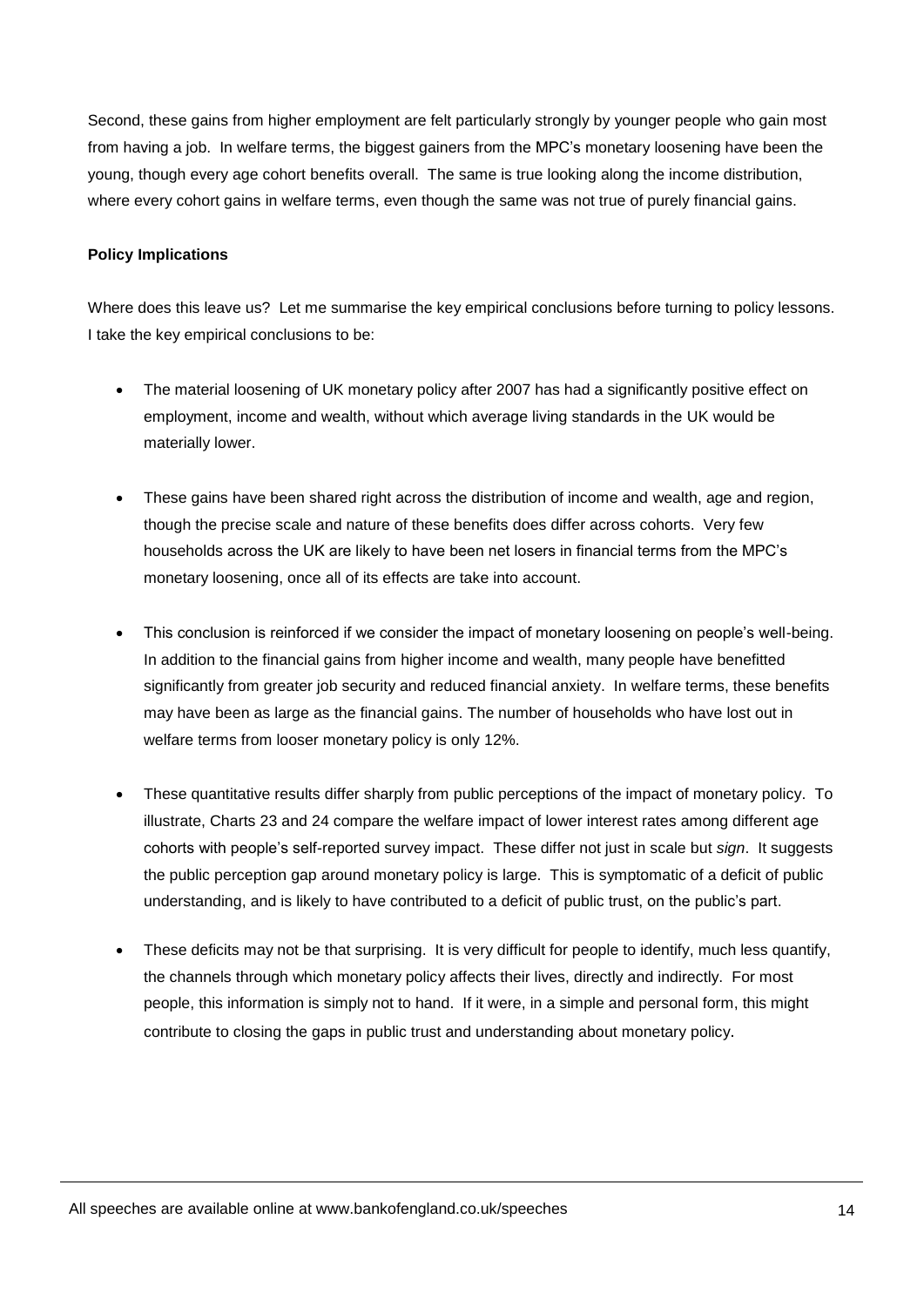That takes me naturally to practical ways of closing the twin deficits. Inequality issues are likely to continue to loom large in public debate in the years ahead, not least due to the impact of technology on jobs and skills.<sup>39</sup>

It seems perfectly reasonable that policymakers should periodically explain the impact of their actions on both aggregate outcomes and its distribution. Indeed, doing so consistently and transparently could I think deliver important benefits, helping close the public perception gap and those twin deficits of trust and understanding about monetary policy. But how is that best done?

Other domains of public policy have developed mechanisms for improving transparency about the impact of policy. These often involve "framing" the effects of policy in ways which increase the public's interest, understanding and hence trust in policy.<sup>40</sup> This can be done on either an aggregate or disaggregated basis.

One approach, "social good framing", emphasises the aggregate or societal benefits of policy. For example, tax payments by an individual can be allocated to the uses of taxpayer funds to support public or social goods, such as improved hospitals, schools and roads. In experiments, this approach has been shown to improve both understanding of, and compliance with, tax policies.<sup>41</sup>

As an example of this approach, in 2014 the UK authorities began issuing taxpayers with annual tax summaries, breaking down the tax paid into the uses to which it was put. This was prompted, in part, by the large perception gap between the public's view of how taxes were being spent and their true destination – a perception gap similar, but smaller, than for monetary policy. There is evidence these tax summaries improved the public's understanding of government spending and use of taxpayer money.<sup>42</sup>

What would be the monetary policy equivalent? There are estimates to hand on the social or public good benefits of monetary policy. For example, without the post-crisis loosening of monetary policy, UK GDP would have been around 8% lower and unemployment 4 percentage points higher. Greater awareness of these public goods might help, at least a little, in closing the public perception gap.

A more promising approach is "personalised framing". This links a policy intervention to the specific circumstances of an individual or set of individuals. For example, experimental trials suggest people are more likely to pay taxes or donate to charity if they are told about the local or personal impact of doing so. $43$ Personalising a message in this way increases the changes of it being heard, understood and acted on.

What would be the monetary policy equivalent? Imagine a personal monetary policy scorecard, similar in spirit to a personal tax scorecard, tailored to an individual's characteristics – assets and liabilities, housing

 $\frac{1}{39}$ For example, Ford (2016).

 $40$  The Behavioural Insights Team are specialists in this area, see Halpern (2015) for a discussion of their methodologies.

<sup>41</sup> For example, Hallsworth *et al* (2014).

<sup>&</sup>lt;sup>42</sup> Barnes et al (forthcoming) and Sheffield Political Economy Research Institute (2015).

<sup>43</sup> Agerström *et al* (2016), Service *et al* (2014).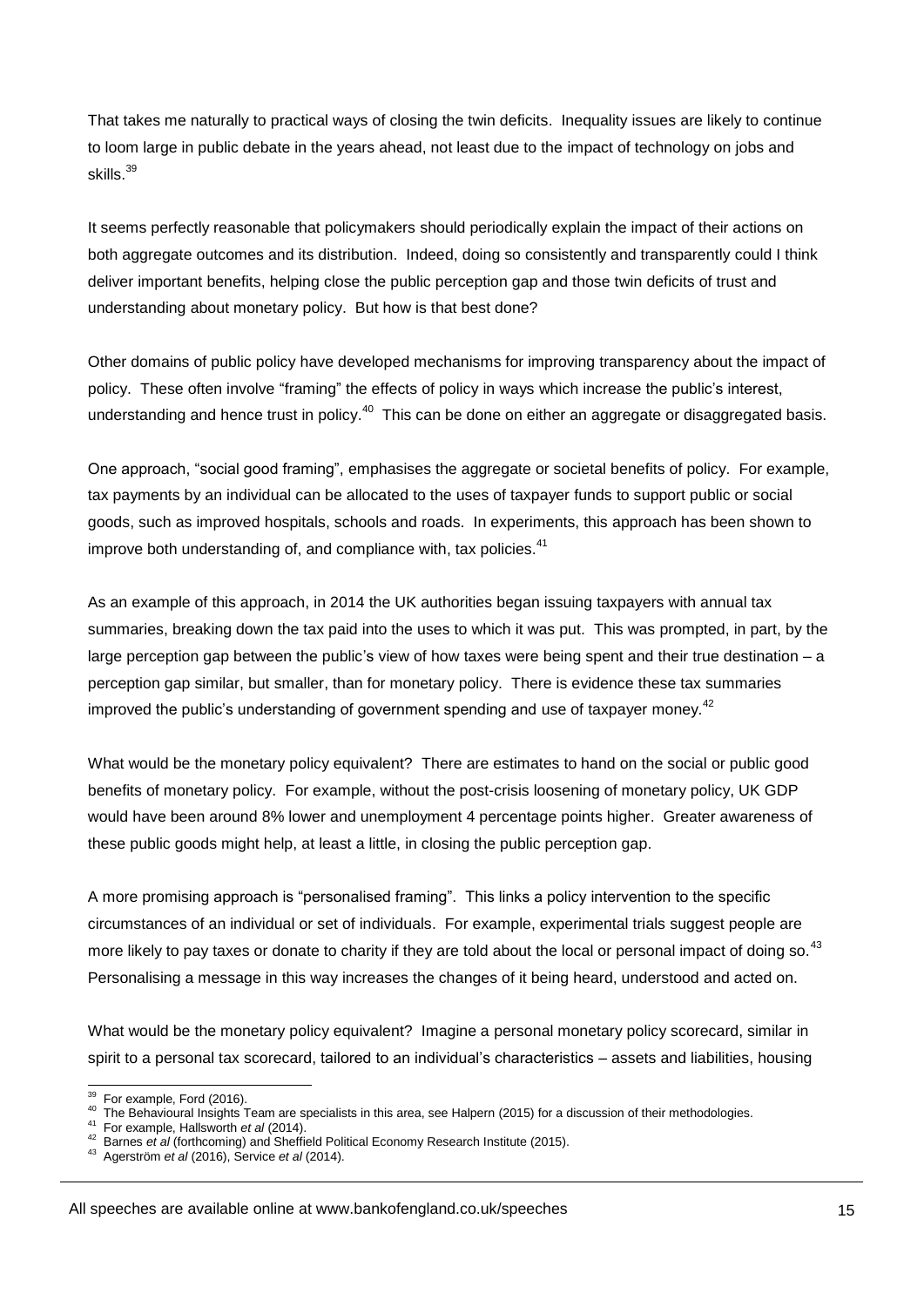tenure, age, employment status etc. This would identify the channels and the amounts by which a significant change in monetary policy affected people's finances (income, wealth) and wider well-being (employment and financial security).

Now stop imagining. Figure 1 shows such a scorecard for the contribution of monetary policy since the crisis for the average UK household. In the upper part, it quantifies the annual impact on the average household's finances. For example, the MPC's monetary loosening added around £260 per year to the average household's net interest income, £1,200 to their labour income and £14,000 to their net wealth.

The lower part of Figure 1 looks at the effects of non-financial channels on well-being, namely the reduction in the probability of unemployment, translated into income-equivalent units.<sup>44</sup> The increased probability of being in a job adds in excess of £7,000 each year for the average household. All in, this gives a boost to welfare for the average UK household of close to £23,000. This is large relative to annual household income of £32,000.

As a memo item, and point of comparison, Figure 1 also shows an estimate of the annual cost of undertaking monetary policy, using data from the Bank of England's accounts.<sup>45</sup> On a broad estimate, this annual cost amounts to around £2.80 per household per year. This "servicing charge" for monetary policy is clearly a very small fraction of the annual benefit to households from looser monetary policy over the period.

The disaggregated analysis set out means that, in principle, a monetary policy scorecard like this could be fitted to any individual's circumstances. As an illustration, Figures 2-4 show scorecards for three different hypothetical households: a renter under the age of 30; a 30-50 year old mortgagor; and a 50-plus home-owning household.

As we might expect, there are large differences in both the channels and scale of impact across these three cohorts, though in each case the net effect is strongly positive. As a point of comparison, Figure 5 gives a scorecard for the relatively small set of households for whom the net effects have been negative – a retired household renting a property whose wealth is held mainly in deposits.

In principle, this sort of personalised monetary policy scorecard could be drawn up at any level of disaggregation and for any monetary intervention, past or present. Clearly, the results and methodology underpinning any scorecard-type approach need to be treated with caution. For example, there are wide confidence intervals around the estimates presented here.

 44 There are various ways to calculate the income-equivalence of the lower probability of unemployment, and these numbers would vary depending on the assumptions made. For simplicity, we exploit the results from our analysis, which show the effect on welfare from the lower probability of unemployment on the average household to be around six times larger than the welfare boost from higher labour income. This ratio is then applied to the boost to labour income experienced by different cohorts in Figures 1-5.<br><sup>45</sup> The cent of manatagy policy, broadly defined, was 577mp in 2017, and there are around 27.2mp bougeholds

The cost of monetary policy, broadly defined, was £77mn in 2017, and there are around 27.2mn households in the UK. The cost of monetary policy includes the Bank's monetary analysis area and the relevant share of other business areas' (research, statistics, markets, banking, HR, technology etc.) expenses toward monetary policy. This should probably be considered an upper bound.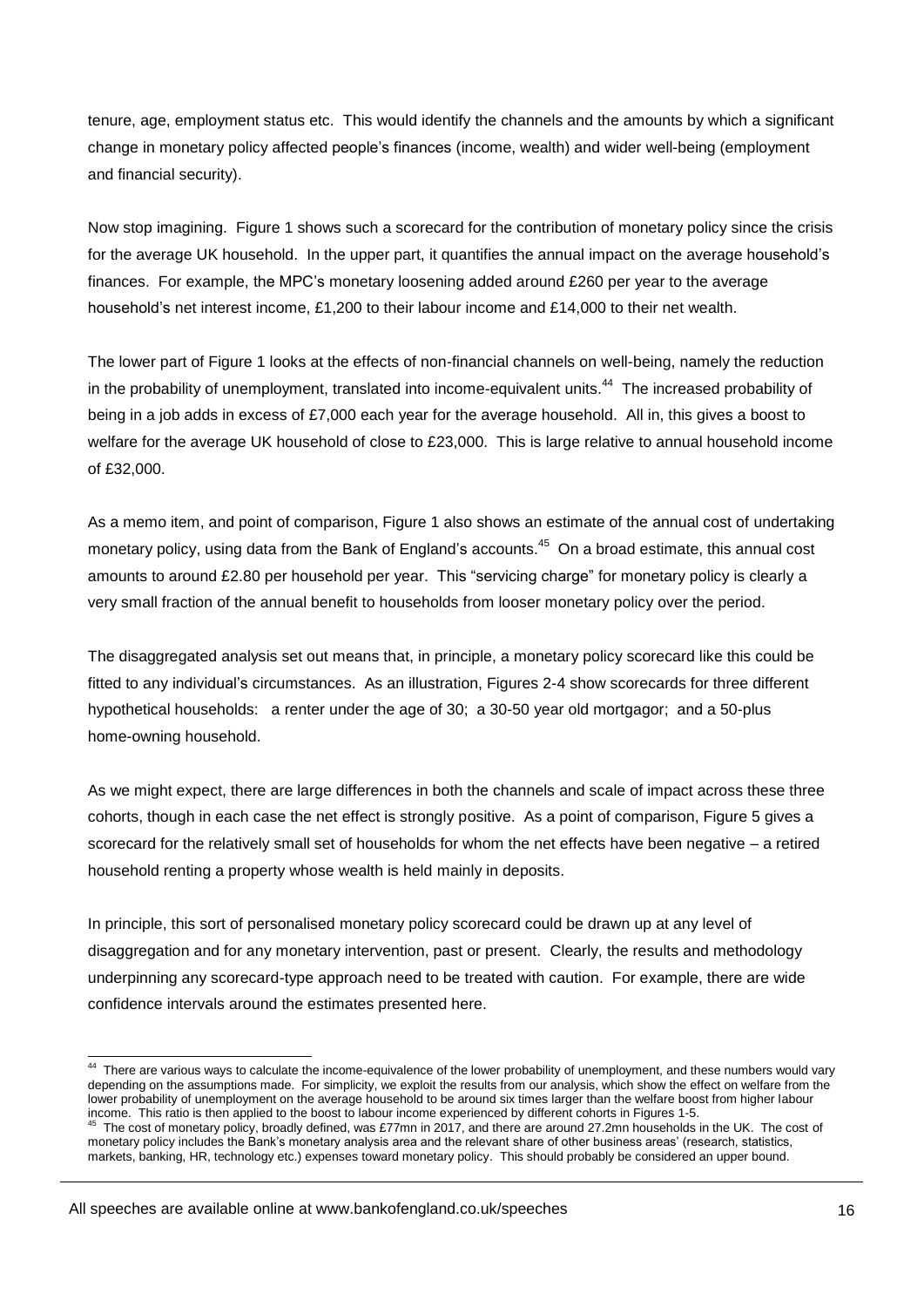These sorts of evaluation also have greatest value when conducted at times of significant change in the monetary policy stance or when this change is not expected. That is to say, they are probably best undertaken periodically rather than regularly.

One important point is that the interpretation of these evaluations depends greatly on the reasons monetary policy is changing in the first place. For example, the loosening of monetary policy in the case study was positive for most households. But that does not imply a *tightening* of monetary policy would thus be negative for household finances and welfare. For example, if this tightening came in response to a stronger economy, and helped avoid inflation overshooting its target requiring higher-still interest rates, its effects are likely to be positive too. This suggests these scorecard exercises are likely to be context-specific and hence are best done periodically at times of significant change to the monetary stance.

Reporting its effects in a disaggregated way should not call into question the purpose of monetary policy which, as set in statute, is to stabilise aggregate economic activity and prices. Nor does it imply monetary tools should be used to meet distributional ends. Rather, its purpose would be to improve public understanding of the effects of monetary policy. This would hopefully help close the public perception gap about the effects of monetary policy and the trust deficit facing monetary policymakers.<sup>46</sup>

#### **Conclusion**

A detailed, disaggregated analysis of household balance sheets suggests the material loosening in UK monetary policy after the financial crisis did not have significant adverse distributional consequences. To the contrary, a detailed household-level analysis suggests that the majority of cohorts across the economy were significant gainers from this loosening, in financial and welfare terms.

The channels through which monetary policy has affected people's lives are often neither easy to observe nor well-understood, giving rise to a large perception gap on the part of the public about the true impact of monetary policy on them. This is not a failing on the part of the public. Nor is it a failing in the effectiveness of policy. Rather it reflects the difficulty of capturing the often subtle ways in which monetary policy affects people, in a way that is clear and relevant to them.

While difficult, this is not an impossible objective, as other domains of public policy have demonstrated. A disaggregated analysis can be used to help decompose the ways and means and amounts by which different sets of households have been affected by monetary policy. Some illustrative and tentative examples of these personal "monetary policy scorecards" have been shown.

<sup>1</sup> 46 As discussed in Haldane (2017), the Bank already has various initiatives in train to support an increase in public understanding of the economy, such as layered communication, outreach initiatives and educational materials for schools.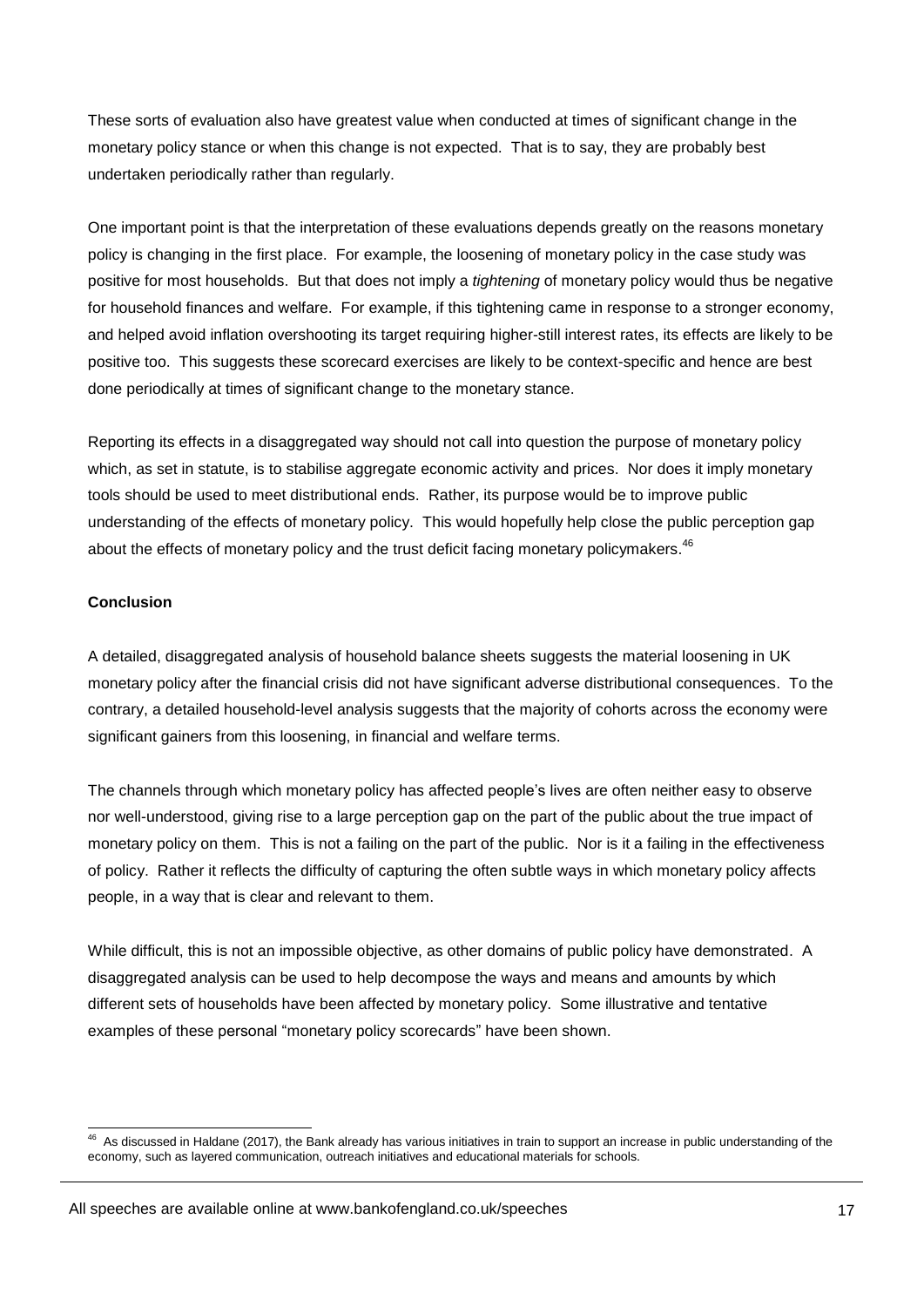Producing something along these lines would be a new departure for macro-economic policy, if not for some of the other arms of policy. Analyses of monetary policy have tended to emphasise the economy-wide effects, measured in terms of macroeconomic outcomes like GDP, unemployment and inflation. This still makes sense as a means of explaining the social good monetary policy is offering.

But messages often land most effectively when they are personalised. Monetary policy has an important personalised impact on most people's lives. Some scorecard-like device could, at times of significant change in the monetary policy stance, help explain, in simple terms, the personal as well as societal benefits monetary policy confers. It would seek better to explain how monetary policy is affecting your job, your cost of living, your GDP.

This should help make monetary policy relevant to people's everyday lives. At a time of diminished trust, and some scepticism, it could potentially make a contribution towards improving public understanding of, and trust in, monetary policy. It would mean the next time someone shouts from the audience "That's your bloody GDP", we *would* have right of reply: "Oh no it's not; it's yours too."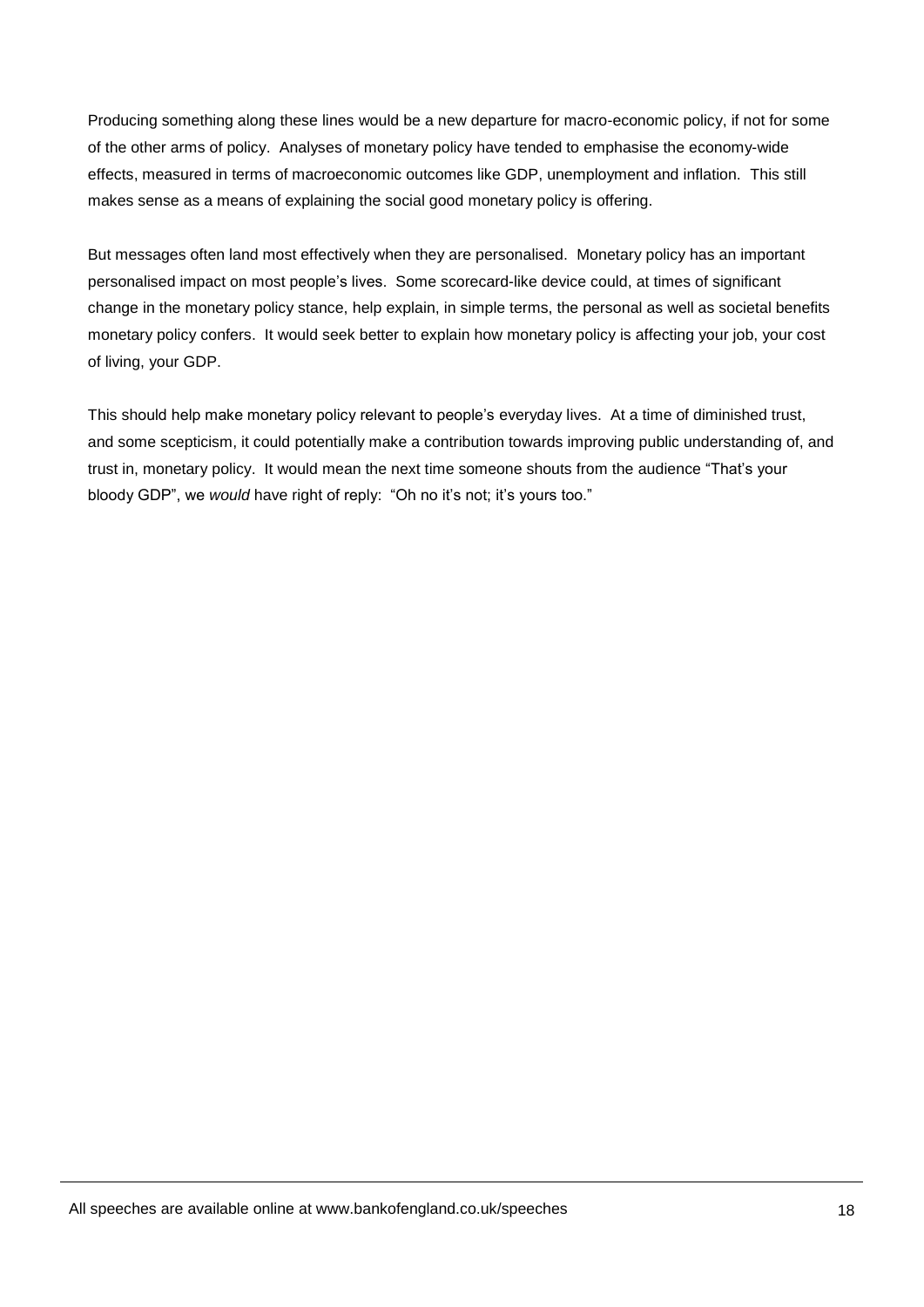#### **References**

**Agerström, J, Carlsson, R, Nicklasson, L and Guntell, L (2016)**, 'Using descriptive social norms to increase charitable giving: The power of local norms', *Journal of Economic Psychology*, Vol. 52, pp. 147-153.

**Altmann, R (2009)**, 'Why quantitative easing is a disaster for pensions', article in *The Telegraph*.

**Atkinson, A (2015)**, *Inequality*, Harvard University Press.

**Ball, L, Furceri, D, Leigh, D and Loungani, P (2013)**, 'The Distributional Effects of Fiscal Consolidation', *IMF Working Paper*, No. 13/151.

**Ball, R and Chernova, K (2008)**, 'Absolute Income, Relative Income, and Happiness', *Social Indicators Research*, Vol. 88, No. 3, pp. 497-529.

**Barnes, L, Feller, A, Haselswerdt, J and Porter, E (forthcoming)**, 'Information, Knowledge and Attitudes: An Evaluation of the Taxpayer Receipt', *Journal of Politics*.

**Brynjolfsson, E and McAfee, A (2016)**, *The Second Machine Age – Work, Progress, and Prosperity in a Time of Brilliant Technologies*, W. W. Norton & Company.

**Büchs, M, Bardsley, N and Duwe, S (2011)**, 'Who bears the brunt? Distributional effects of climate change mitigation', *Critical Social Policy*, Vol. 31, No. 2, pp. 285-307.

**Buiter, W (2014)**, 'Central banks: Powerful, political and unaccountable?', *Journal of the British Academy*, Vol. 2, pp. 269-303.

**Bunn, P, Drapper, L, Rowe, J and Shah, S (2015)**, 'The potential impact of higher interest rates and further fiscal consolidation on households: evidence from the 2015 NMG Consulting survey', *Bank of England Quarterly Bulletin*, 2015 Q4, pp. 357-368.

**Bunn, P, Pugh, A and Yeates, C (2018)**, 'The distributional impact of monetary policy easing in the UK between 2008 and 2014', *Bank of England Staff Working Paper*, No. 720.

**Carney, M (2016)**, 'The Spectre of Monetarism', speech available at <https://www.bankofengland.co.uk/speech/2016/the-spectre-of-monetarism>

**Clark, A, Frijters, P and Shields, M (2007)**, 'Relative Income, Happiness and Utility: An Explanation for the Easterlin Paradox and Other Puzzles', *IZA Discussion Paper Series*, No. 2840.

**Clark, A and Oswald, A (1994)**, 'Unhappiness and unemployment', *The Economic Journal*, Vol. 104, No. 424, pp. 648-659.

**Cœuré, B (2012)**, 'What can monetary policy do about inequality?', speech at the European Parliament.

**Deutsche Bundesbank (2016)**, 'Distributional effects of monetary policy', *Deutsche Bundesbank Monetary Report*, September 2016.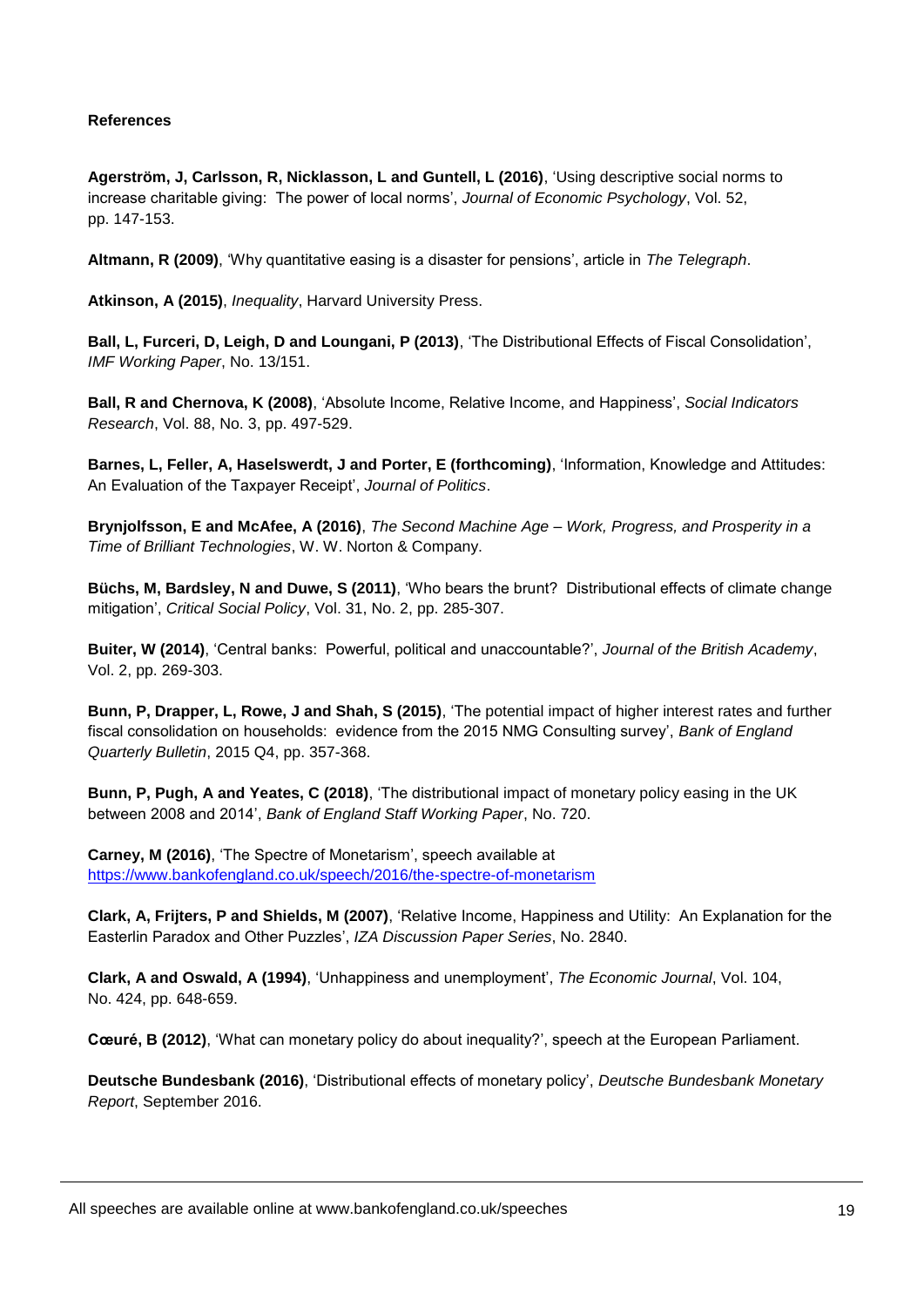**Di Tella, R, MacCulloch, R and Oswald, A (2003)**, 'The Macroeconomics of Happiness', *Review of Economics and Statistics*, Vol. 85, No. 4, pp. 809-827.

**Ford, M (2016)**, *The Rise of the Robots: Technology and the Threat of Mass Unemployment*, Oneworld Publications.

**Friedman, M (1968)**, 'The Role of Monetary Policy', *American Economic Review*, Vol. 58, No. 1, pp. 1-17.

**Haldane, A (2016)**, 'Whose recovery?', speech available at <https://www.bankofengland.co.uk/speech/2016/whose-recovery>

**Haldane, A (2017)**, 'Everyday Economics', speech available at <https://www.bankofengland.co.uk/speech/2017/andy-haldane-speech-during-regional-visit>

**Halpern, D (2015)**, *Inside the Nudge Unit: How small changes can make a big difference*, WH Allen.

**Hallsworth, M, List, J, Metcalfe, R and Vlaev, I (2014)**, 'The Behavioralist As Tax Collector: Using Natural Field Experiments to Enhance Tax Compliance', *NBER Working Paper*, No. 20007.

**Jacoby, M (2002)**, 'Does Indebtedness Influence Health? A Preliminary Inquiry', *Journal of Law, Medicine and Ethics*, Vol. 30, No. 4, pp. 560-571.

**Layard, R, Nickell, S and Mayraz, G (2008)**, 'The marginal utility of income', *Journal of Public Economics*, Vol. 92, pp. 1846-1857.

**Lipton, D (2014)**, 'Fiscal Policy and Income Inequality', speech at the Peterson Institute for International Economics.

**Lysenko, T, Glass, B and Six, J-M (2016)**, 'QE And Economic Inequality: The U.K. Experience', *Standard & Poors Economic Research*.

**Milanovic, B (2016)**, *Global Inequality: A New Approach for the Age of Globalisation*, Harvard University Press.

**Monnin, P (2017)**, 'Monetary Policy, Macroprudential Regulation and Inequality', *Council on Economic Policies Discussion Note*.

**Patinkin, D (1987)**, 'Neutrality of Money', in Eatwell, J, Milgate, M and Newman, P (eds), *The New Palgrave Dictionary of Economics*, Macmillan Press Ltd.

**Piketty, T (2014)**, *Capital in the Twenty-First Century*, Harvard University Press.

**Service, O** *et al* **(2014)**, 'EAST – Four simple ways to apply behavioural insights', *Behavioural Insights Team*.

**Sheffield Political Economy Research Institute (2015)**, 'The UK's 'annual tax summaries'', *SPERI British Political Economy Brief*, No. 16.

**Stiglitz, J (2013)**, *The Price of Inequality*, Penguin.

**Vermeulen, P (2016)**, 'Estimating the top tail of the wealth distribution', *ECB Working Paper*, No. 1907.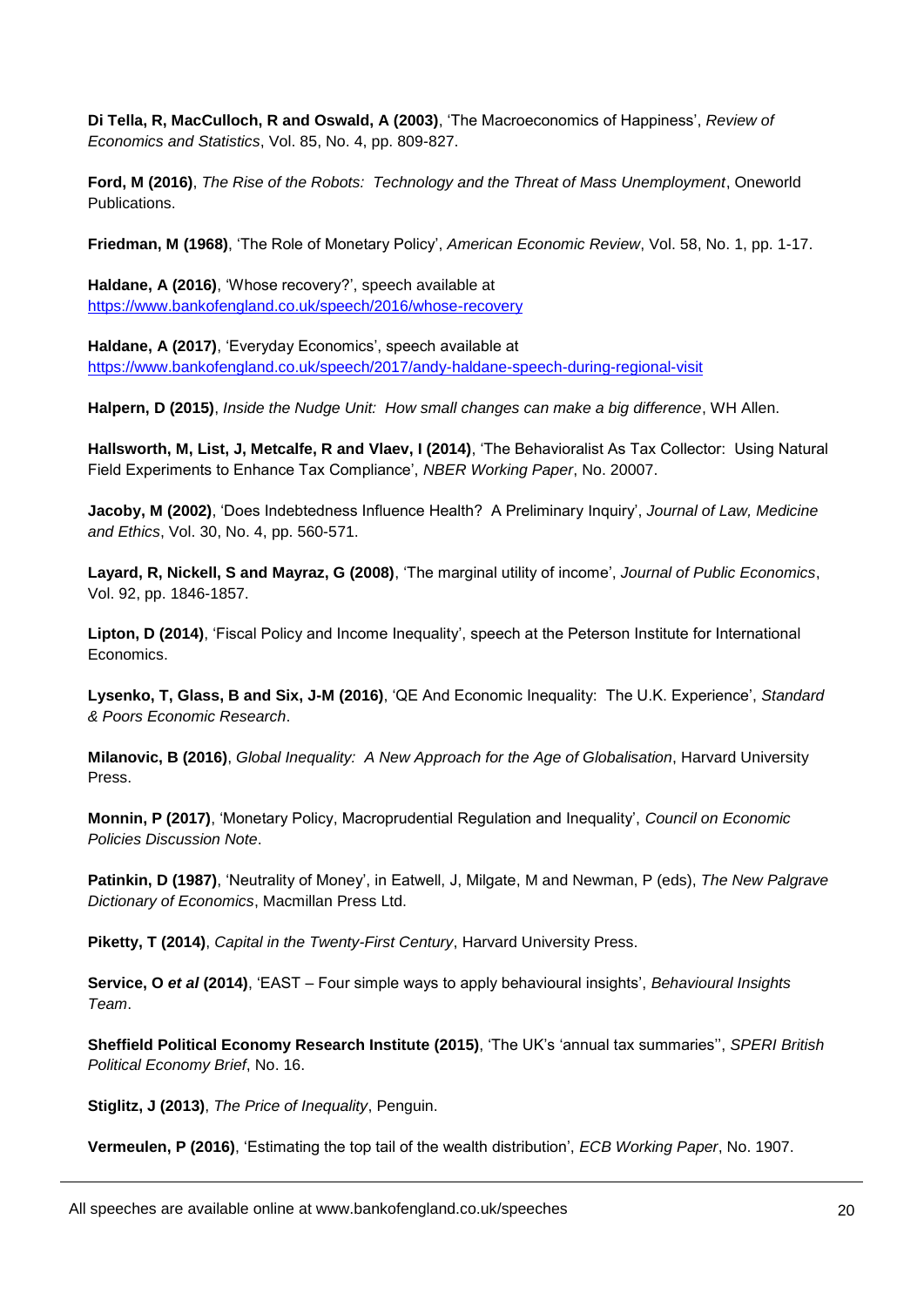**Winkelmann, L and Winkelmann, R (1998)**, 'Why Are the Unemployed So Unhappy? Evidence from Panel Data', *Economica*, Vol. 65, No. 257, pp. 1-15.

**World Bank Group (2016)**, 'Development Goals in an Era of Demographic Change', *Global Monitoring Report*, 2015/2016.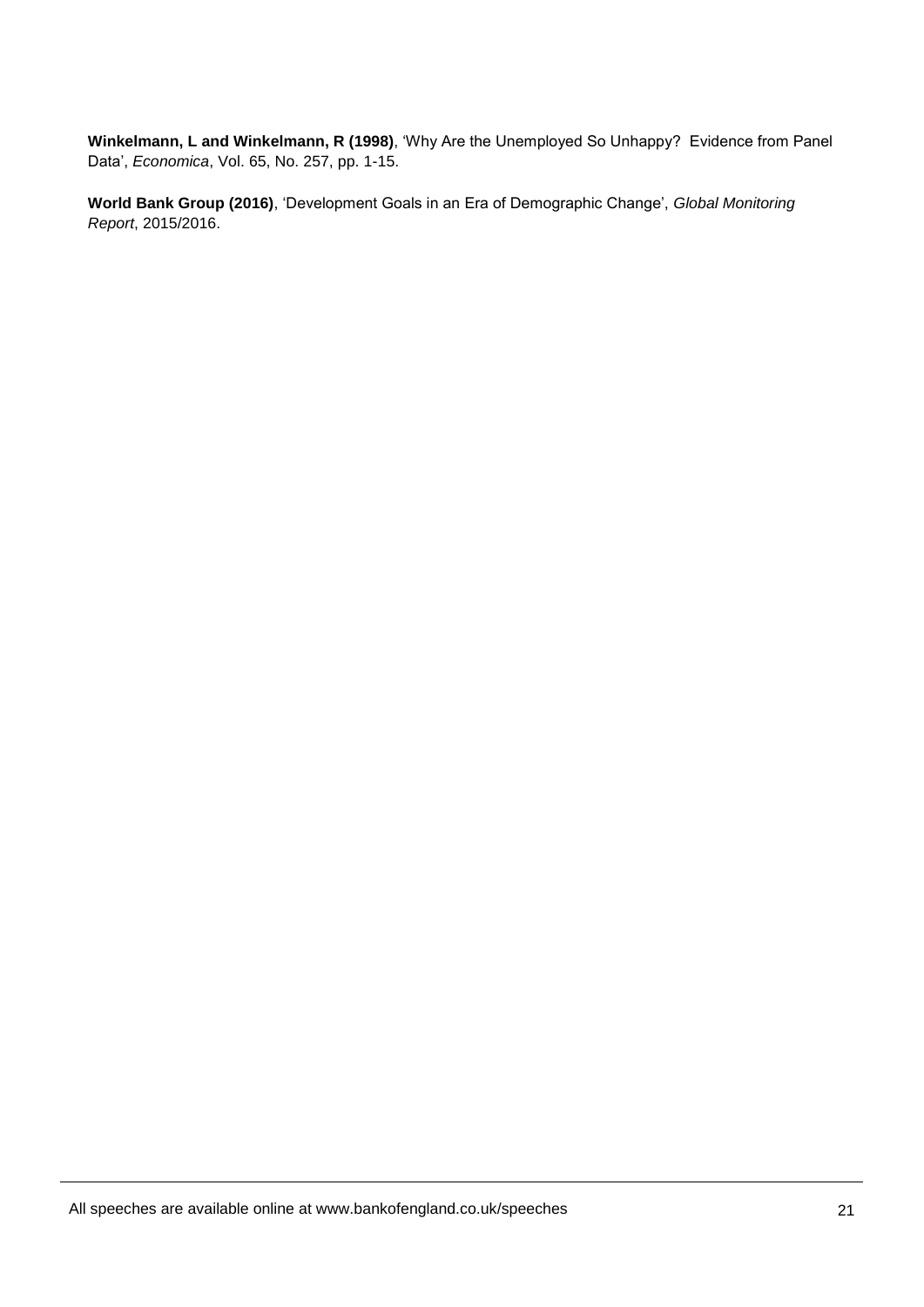#### **Annex**

#### **Chart 1: Google searches for "QE" and "Inequality"**





#### **Chart 3: 2006-08 distribution of net wealth Chart 4: 2012-14 distribution of net wealth by age**



#### **Chart 2: 2007 distribution of income**

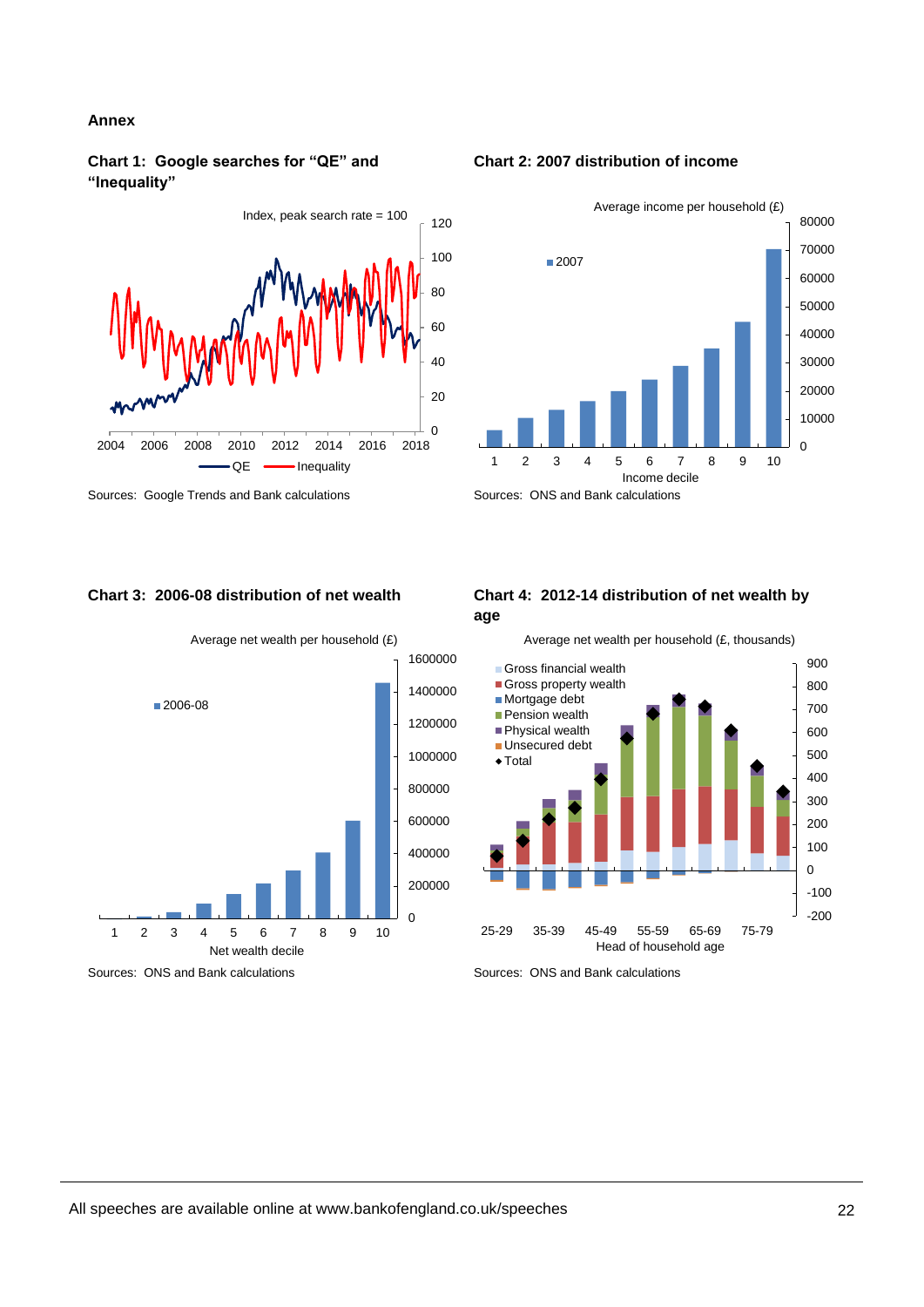



# **wealth**



#### **Chart 7: Impact of tighter monetary policy on GDP (counterfactual)**



**Chart 8: Impact of tighter monetary policy on unemployment (counterfactual)**



Sources: ONS and Bank calculations Sources: ONS and Bank calculations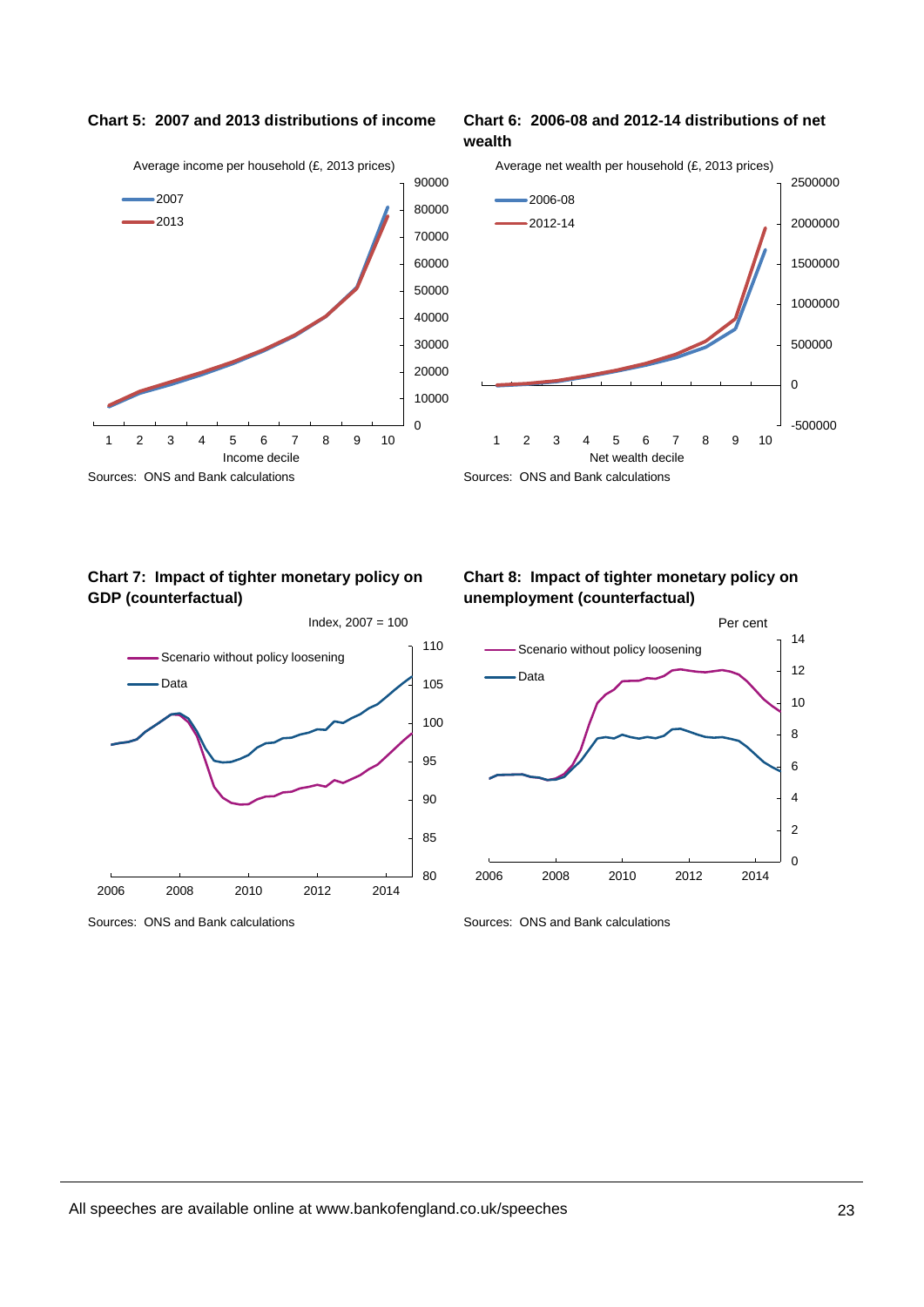#### **Chart 9: Impact of tighter monetary policy on annual CPI inflation (counterfactual)**



#### **Chart 10: Impact of monetary policy on income, across the income distribution (£)**



Sources: ONS and Bank calculations Sources: ONS and Bank calculations

Note: Chart shows average cumulative real impact of policy changes since 2007 as of 2012-14 in pounds, using 2013 prices.

#### **Chart 11: Impact of monetary policy on income, across the income distribution (%)**



Sources: ONS and Bank calculations

Note: Chart shows average cumulative real impact of policy changes since 2007 as of 2012-14 as a percentage of annual income.

### **Chart 12: Impact of monetary policy on wealth, across the wealth distribution (£)**

Impact as of 2012-14 (£, 2013 prices)



Sources: ONS and Bank calculations

Note: Chart shows average cumulative real impact of policy changes since 2007 as of 2012-14 in pounds, using 2013 prices.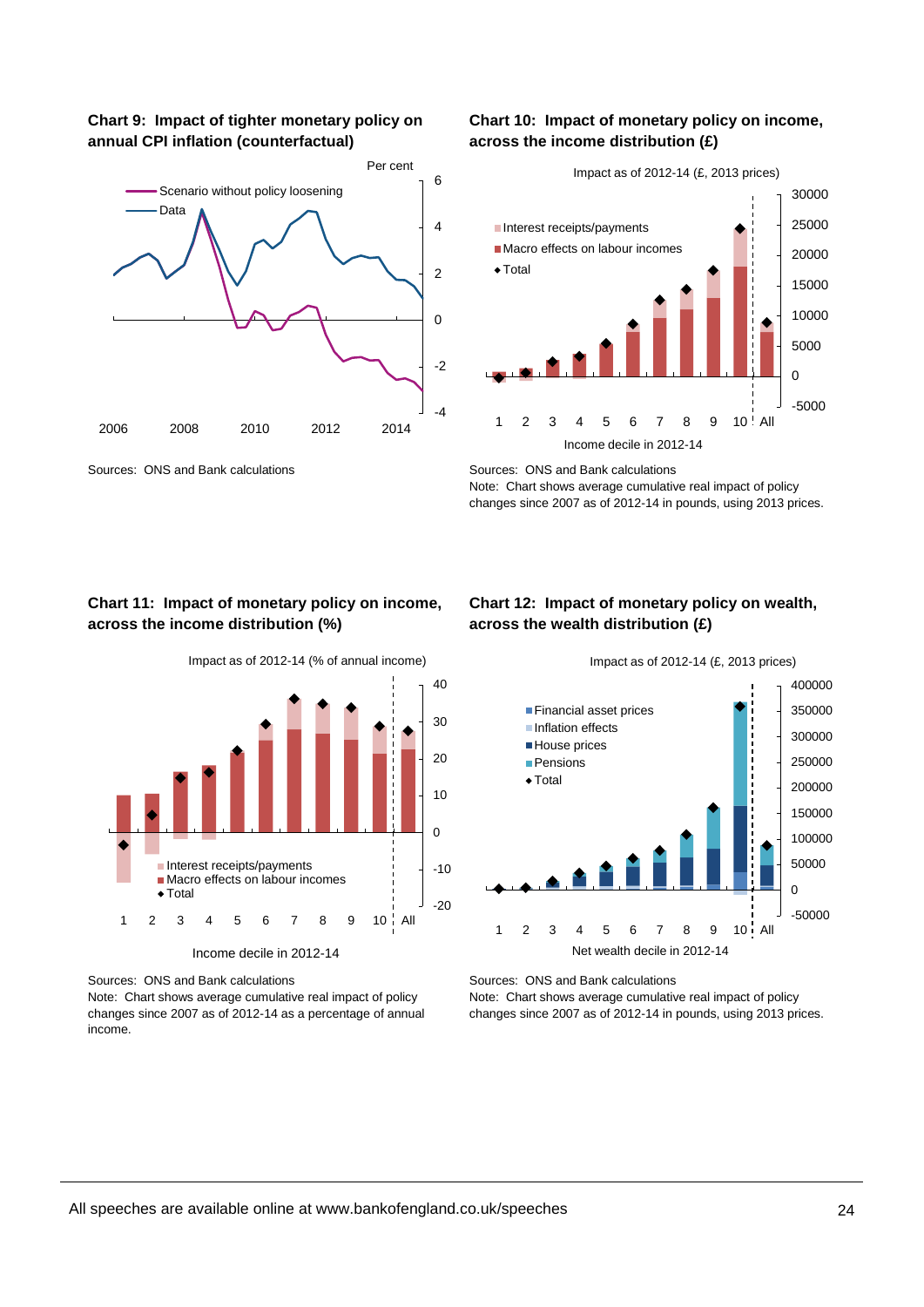#### **Chart 13: Impact of monetary policy on wealth, across the wealth distribution (%)**



Impact as of 2012-14 (% of net wealth)

#### **Chart 14: Impact of monetary policy on income, across the age distribution (£)**



Sources: ONS and Bank calculations

Note: Chart shows average cumulative real impact of policy changes since 2007 as of 2012-14 as a percentage of net wealth.

#### Sources: ONS and Bank calculations

Note: Chart shows average cumulative real impact of policy changes since 2007 as of 2012-14 in pounds, using 2013 prices.

#### **Chart 15: Impact of monetary policy on income, across the age distribution (%)**

Impact as of 2012-14 (% of annual income)



Sources: ONS and Bank calculations

Note: Chart shows average cumulative real impact of policy changes since 2007 as of 2012-14 as a percentage of annual income.

#### **Chart 16: Impact of monetary policy on wealth, across the age distribution (£)**



Head of household age in 2012-14

Sources: ONS and Bank calculations

Note: Chart shows average cumulative real impact of policy changes since 2007 as of 2012-14 in pounds, using 2013 prices.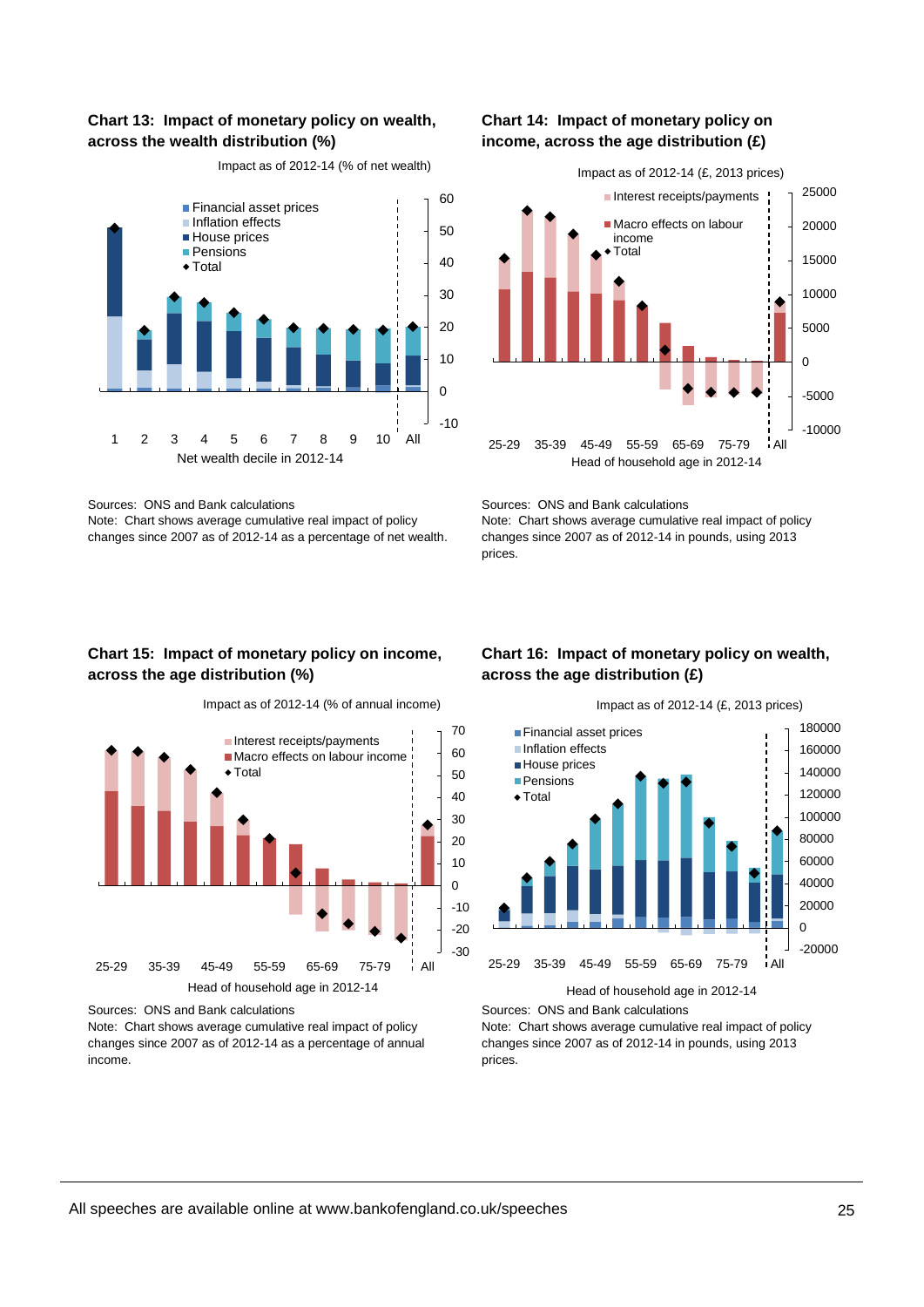#### **Chart 17: Impact of monetary policy on wealth, across the age distribution (%)**



Impact as of 2012-14 (% of net wealth)

#### **Chart 18: Impact of monetary policy on income, across different UK regions (%)**

Impact as 2012-14 (% of annual income)



Sources: ONS and Bank calculations

Note: Chart shows average cumulative real impact of policy changes since 2007 as of 2012-14 as a percentage of annual income.

# **Chart 19: Impact of monetary policy on wealth,**

**across different UK regions (%)**

Note: Chart shows average cumulative real impact of policy changes since 2007 as of 2012-14 as a percentage of net wealth.

 $\overline{0}$ 5 10 15 20 25 NE NW Y&H EM WM E LON SE SW WALSCO All  $\blacksquare$  Financial asset prices  $\blacksquare$  Inflation effects ■ House prices Pensions ◆ Total Impact as of 2012-14 (% of net wealth) Region in 2012-14

Sources: ONS and Bank calculations Note: Chart shows average cumulative real impact of policy changes since 2007 as of 2012-14 as a percentage of net wealth.

#### **Chart 20: Impact of Bank Rate, across the income distribution (%)**



Sources: ONS and Bank calculations

Note: Chart shows average cumulative real impact of changes in Bank Rate since 2007 as of 2012-14 as a percentage of annual income.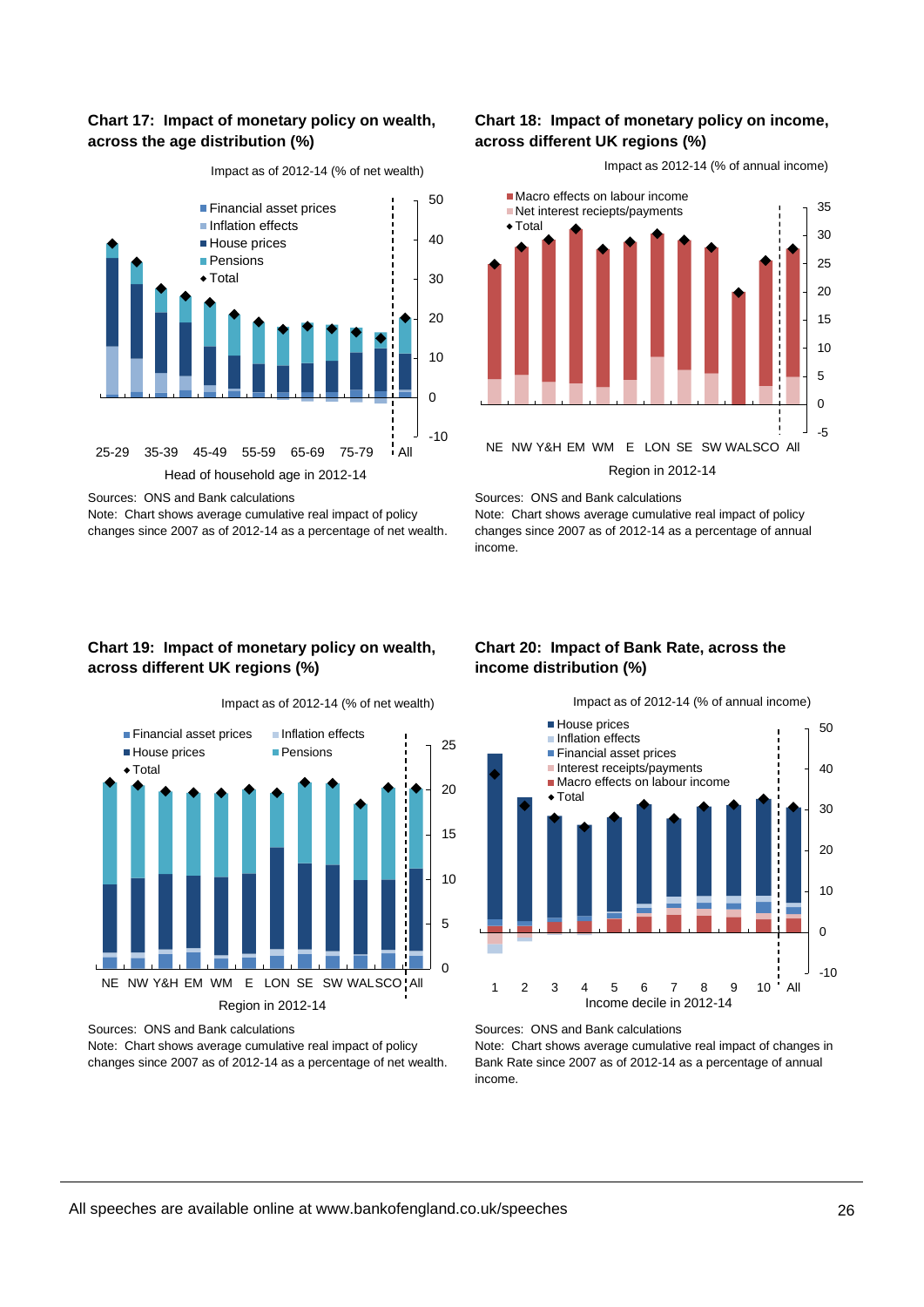#### **Chart 21: Impact of QE, across the income distribution**

Impact as of 2012-14 (% of annual income)



Sources: ONS and Bank calculations

Note: Chart shows average cumulative real impact of QE since 2007 as of 2012-14 as a percentage of annual income.

#### **Chart 22: Impact of monetary policy on welfare, across the income distribution**





#### **Chart 23: Impact of monetary policy on welfare, across the age distribution**



#### **Chart 24: Perceived impact of monetary policy on welfare, across the age distribution**

Net percentage balance of household who think lower interest rates have made them better off

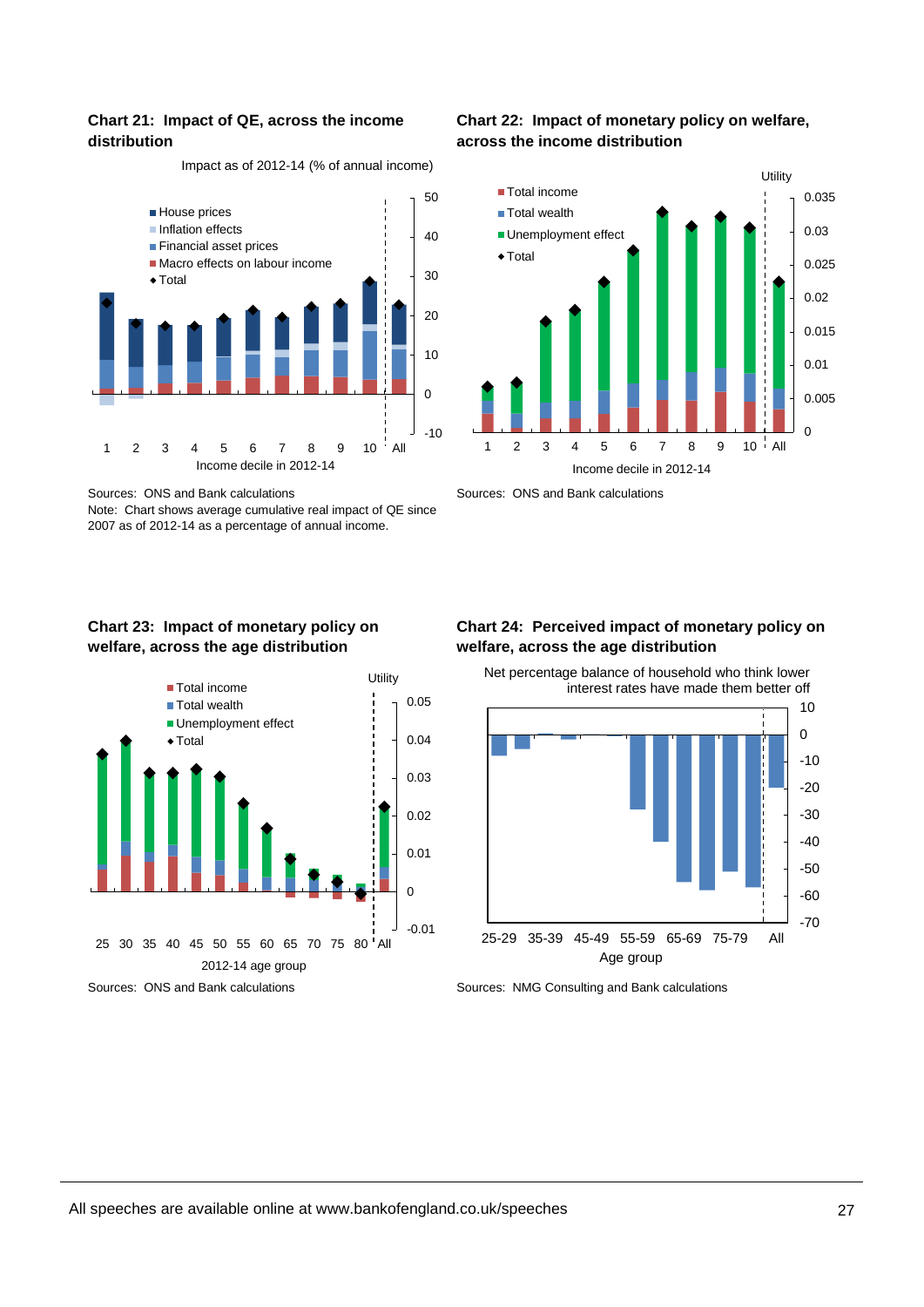#### **Table 1 – Regression results**

|                                      | $[1]$       | $[2]$      | $[3]$                                      | $[4]$       | $[5]$       | [6]            |
|--------------------------------------|-------------|------------|--------------------------------------------|-------------|-------------|----------------|
| Dependant variable                   |             |            | Average of happiness and life satisfaction |             |             | Average of all |
|                                      |             |            |                                            |             |             |                |
| Income (£000)                        | $0.0015***$ |            |                                            |             |             |                |
|                                      | (0.0003)    |            |                                            |             |             |                |
| Net wealth (000)                     | $0.0002***$ |            |                                            |             |             |                |
|                                      | (0.0000)    |            |                                            |             |             |                |
| ihs(income)                          | $0.200***$  | $0.284***$ | $0.130***$                                 | $0.081***$  | $0.059***$  | $0.047***$     |
|                                      | (0.021)     | (0.012)    | (0.014)                                    | (0.015)     | (0.016)     | (0.015)        |
| ihs(net wealth)                      |             | $0.094***$ | $0.054***$                                 |             |             |                |
|                                      |             | (0.003)    | (0.003)                                    |             |             |                |
| ihs(net financial wealth)            |             |            |                                            | $0.024***$  |             |                |
|                                      |             |            |                                            | (0.001)     |             |                |
| ihs(pension wealth)                  |             |            |                                            | $0.008***$  | $0.007***$  | $0.008***$     |
|                                      |             |            |                                            | (0.002)     | (0.002)     | (0.002)        |
| ihs(net housing wealth)              |             |            |                                            | $0.009***$  |             |                |
|                                      |             |            |                                            | (0.002)     |             |                |
| ihs(physical wealth)                 |             |            |                                            | $0.124***$  | $0.115***$  | $0.121***$     |
|                                      |             |            |                                            | (0.010)     | (0.010)     | (0.010)        |
| ihs(gross housing wealth)            |             |            |                                            |             | $0.005***$  | $0.005**$      |
|                                      |             |            |                                            |             | (0.002)     | (0.002)        |
| ihs(other gross financial wealth)    |             |            |                                            |             | $0.006***$  | $0.003*$       |
|                                      |             |            |                                            |             | (0.002)     | (0.002)        |
| ihs(deposits)                        |             |            |                                            |             | $0.056***$  | $0.045***$     |
|                                      |             |            |                                            |             | (0.004)     | (0.003)        |
| ihs(mortgage debt)                   |             |            |                                            |             | $-0.001$    | $-0.002$       |
|                                      |             |            |                                            |             | (0.002)     | (0.002)        |
| ihs(unsecured debt)                  |             |            |                                            |             | $-0.016***$ | $-0.019***$    |
|                                      |             |            |                                            |             | (0.002)     | (0.002)        |
| Household head unemployed            |             |            | $-0.505***$                                | $-0.473***$ | $-0.466***$ | $-0.435***$    |
|                                      |             |            | (0.051)                                    | (0.055)     | (0.056)     | (0.051)        |
| Other unemployed person in household |             |            | $-0.345***$                                | $-0.294***$ | $-0.298***$ | $-0.300***$    |
|                                      |             |            | (0.041)                                    | (0.045)     | (0.045)     | (0.041)        |
| Arrears of less than 2 months        |             |            | $-0.646***$                                | $-0.517**$  | $-0.498**$  | $-0.582***$    |
|                                      |             |            | (0.209)                                    | (0.226)     | (0.226)     | (0.208)        |
| Arrears of 2 months plus             |             |            | $-1.126***$                                | $-1.255***$ | $-1.282***$ | $-1.048***$    |
|                                      |             |            | (0.135)                                    | (0.146)     | (0.147)     | (0.135)        |
|                                      |             |            |                                            |             |             |                |
| <b>Additional controls</b>           | N           | N          | Υ                                          | Υ           | Υ           | Υ              |
| Observations                         | 48,545      | 48,545     | 48,094                                     | 48,200      | 48,200      | 48,094         |
| R-squared                            | 0.018       | 0.048      | 0.112                                      | 0.128       | 0.127       | 0.123          |

Standard errors in parentheses

\*\*\* p<0.01, \*\* p<0.05, \* p<0.1

All equations include additional controls for wave, age, education, gender, marital status and economic activity of head of household

Effect of being unemployed is relative to being in employment

"ihs" refers to inverse hyperbolic sine – this is a similar to a log transformation but can be applied to numbers which are zero or negative.